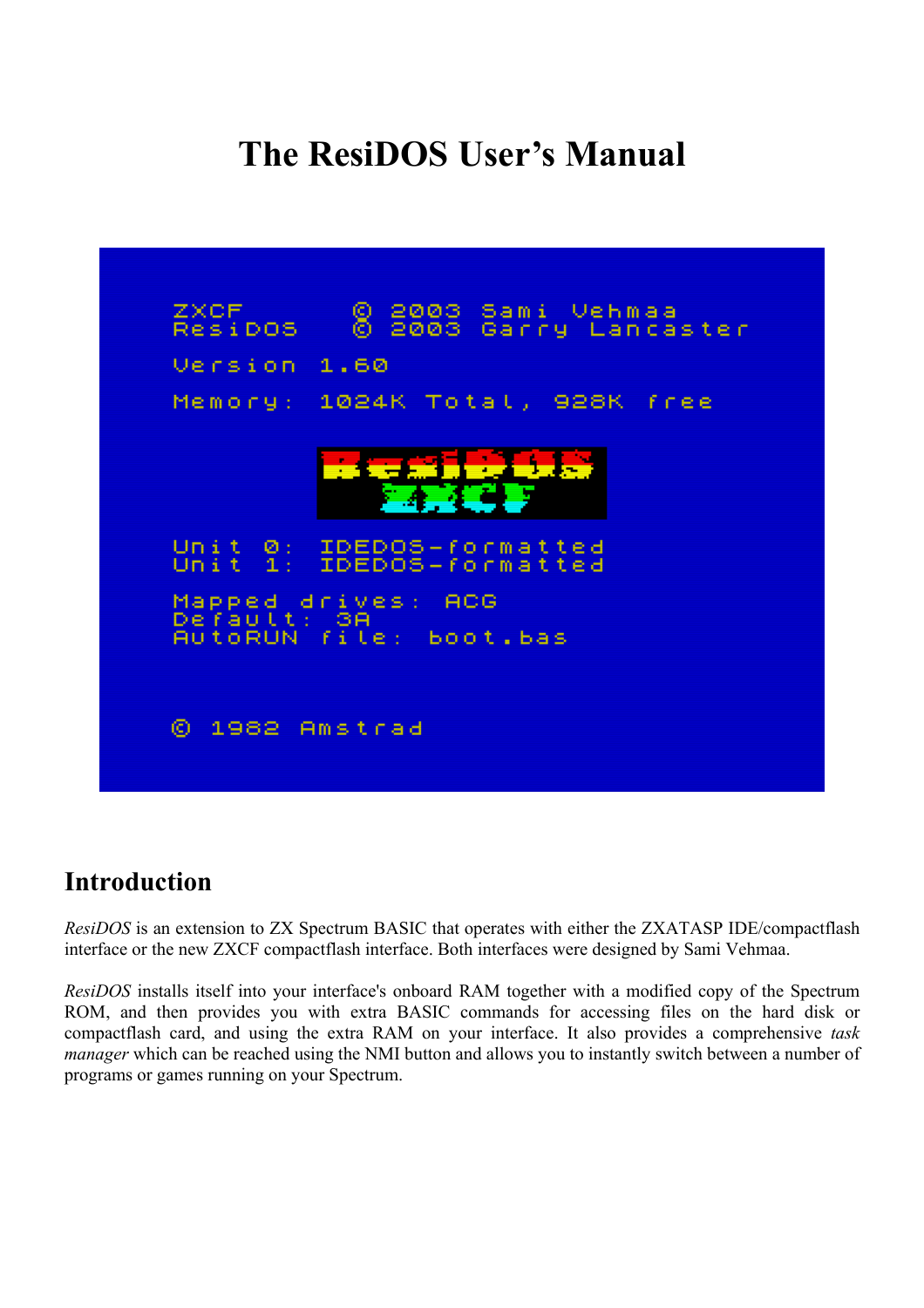# **ResiDOS Installation**

## **Installing for the first time**

Installing *ResiDOS* is simple. First download the appropriate version of the installation software for your interface from the downloads page and load it into your Spectrum. The software is provided in the form of an emulator TAP or TZX file, so you will need to transfer it using software such as *playtzx* or an emulator. You'll find suitable software on the World Of Spectrum site. Once it's transferred, just LOAD it into your Spectrum and follow the simple on-screen instructions.

During installation, the program will confirm the size of your interface's RAM (usually 128K, 512K or 1024K) and give you two main options.

The first option is to use the standard ROM or an alternative one. Using the standard one means that your Spectrum's existing ROM will be copied into the interface RAM and modified. If you select an alternative ROM, you will be asked for a filename to LOAD in containing the ROM image. This allows your interface to start up with a different ROM; for example you might choose SE BASIC.

The second option allows you to decide whether the NMI button will have any effect. You should enable this unless you have a specific reason not to (if, for example, you are using an alternative ROM that has it's own NMI routine that you would prefer to use). If you enable the NMI, then you will be able to use the powerful ResiDOS Task Manager.

Once you have made your choices and changed the jumpers on your interface as instructed, the Spectrum will reset and you should see the *ResiDOS* boot screen appear!

# **Upgrading to a new version of ResiDOS**

When a new version of *ResiDOS* becomes available, installation is even easier. Just load the installation program from tape as normal, and it will automatically detect your existing version. You can then choose to upgrade, and the system will be automatically updated, leaving all your installed ROMs and tasks still in the interface's memory.

If you choose to re-install, the normal installation procedure will occur. This will wipe all the ROMs and tasks from your interface's memory.

Note that the upgrade will only work if you already have *ResiDOS* version 1.20 or higher already installed, since earlier versions cannot be detected.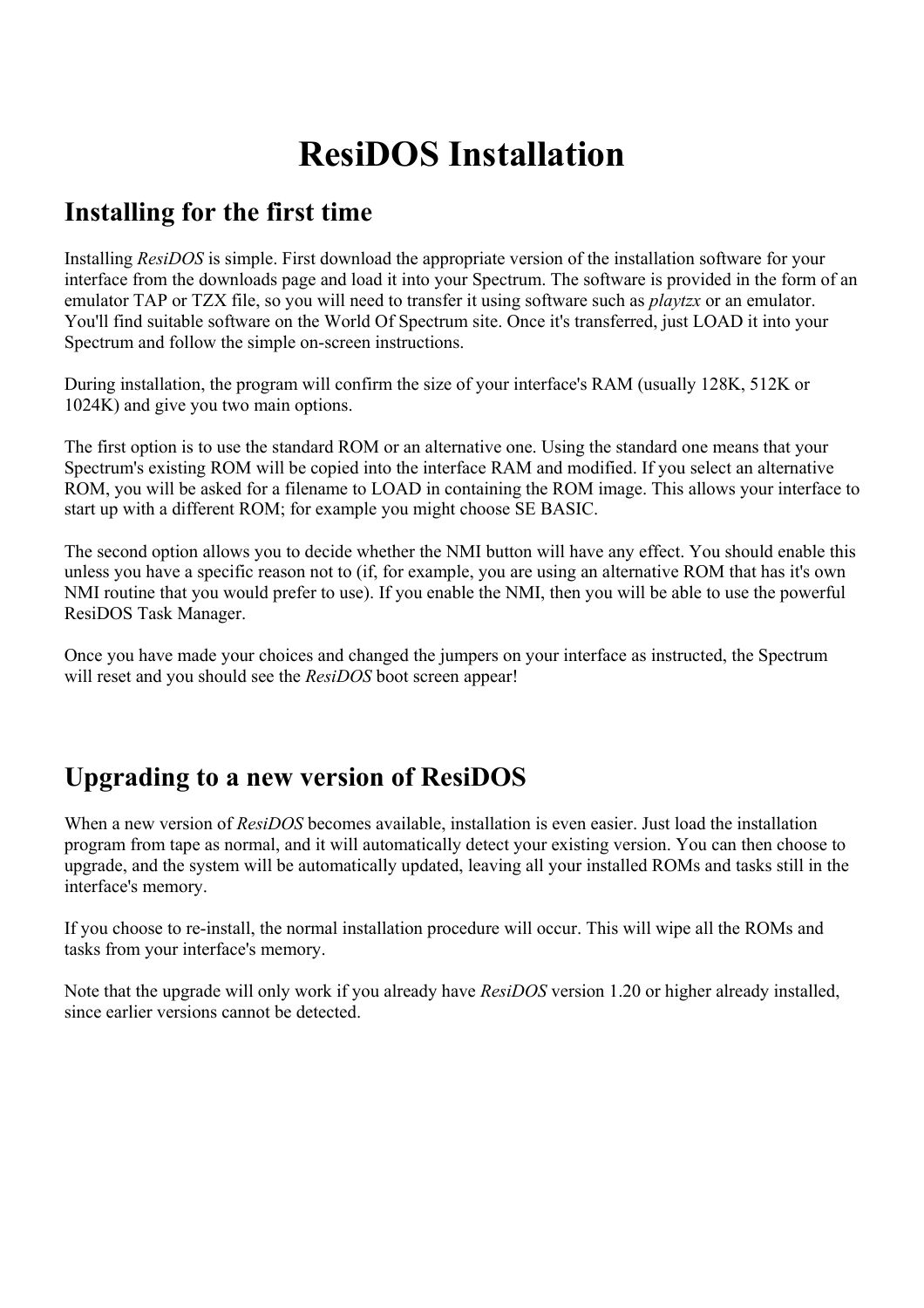### **Setting up your hard disk or CompactFlash**

Before you can use your hard disk or CompactFlash, it needs to be initialised with the IDEDOS system. ResiDOS can work with two different physical drives, normally known as the "master" and "slave" unit; in all the following commands, the first number given identifies the unit number, which is 0 for the master and 1 for the slave.

The first thing to do is make sure that *ResiDOS* understands the structure of your disk. Normally, it automatically detects this and displays the details on the boot screen. However, if for some reason this doesn't work, you can manually specify the parameters (shown on the drive itself, or to be found on the manufacturer's website) with the following command:

#### **FORMAT %0,977,10,17**

(The above command assumes your hard disk is the master drive (unit 0) and has 977 cylinders, 10 heads and 17 sectors). Once you have entered this command, the details are permanently stored in your interface's RAM.

You can re-enable auto-detection for the master drive (unit 0) with the command:

#### **FORMAT %0**

If you want to disable detection of a drive altogether, to save a bit of time on boot, you can do so with the following example command, which disables detection of the slave drive (unit 1):

#### **FORMAT %1,0,0,0**

When you're sure that *ResiDOS* knows the correct details, you need to initialise the disk. **Note that doing this erases everything currently stored on the disk**. The command to use is:

### **FORMAT % ERASE 0,15**

This initialises the master drive (unit 0), allowing up to 15 partitions to be created. You can specify any number you like for the number of partitions, but note that the more you allow, the slower certain partition management commands will be. Each partition can be up to 16Mb in size; I'd recommend calculating the number you would need to completely fill the disk, and adding several more for a bit of elbow-room. So, a 1Gb disk could use about 1000/16=63 partitions, and you might wish to specify around 80.

Once the disk is initialised (you only ever need to do this once) you can use the partition management commands to add some partitions for storing your files.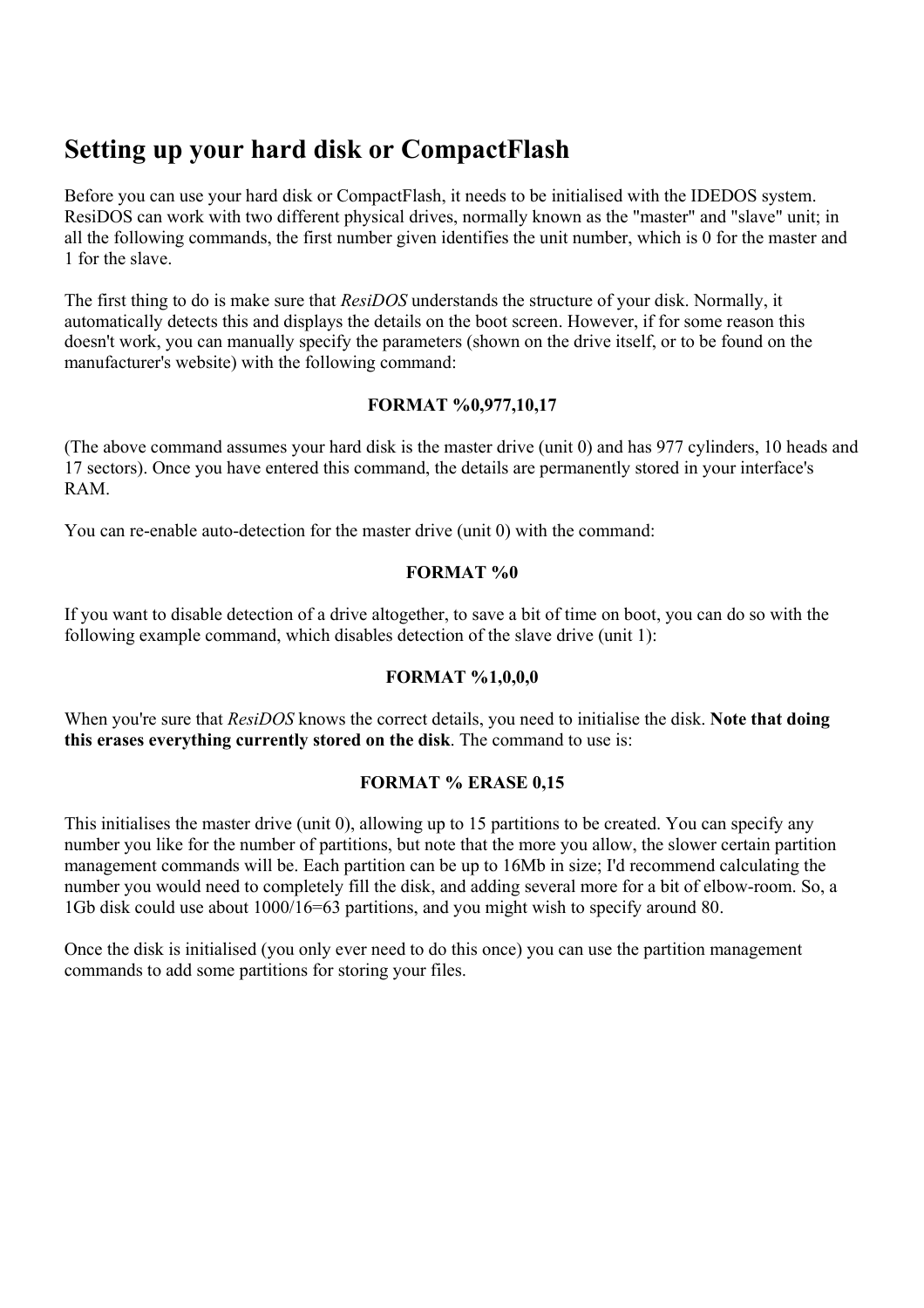## **Switching disks or CompactFlash cards**

To switch to using a different hard disk or CompactFlash card, you can use the following command:

### **FORMAT %**

This will unmap all existing drives and re-detect your disks/cards, automatically mapping any drives back again as it would do on boot. Your BASIC program and all other data will be unaffected by this process, so it's a very useful command for transferring files from one CompactFlash card to another.

Note that once your disk is initialised, *ResiDOS* stores its details (about cylinders, heads, sectors etc) on the disk itself, so when swapping disks or CompactFlash cards there is no need to set these details again.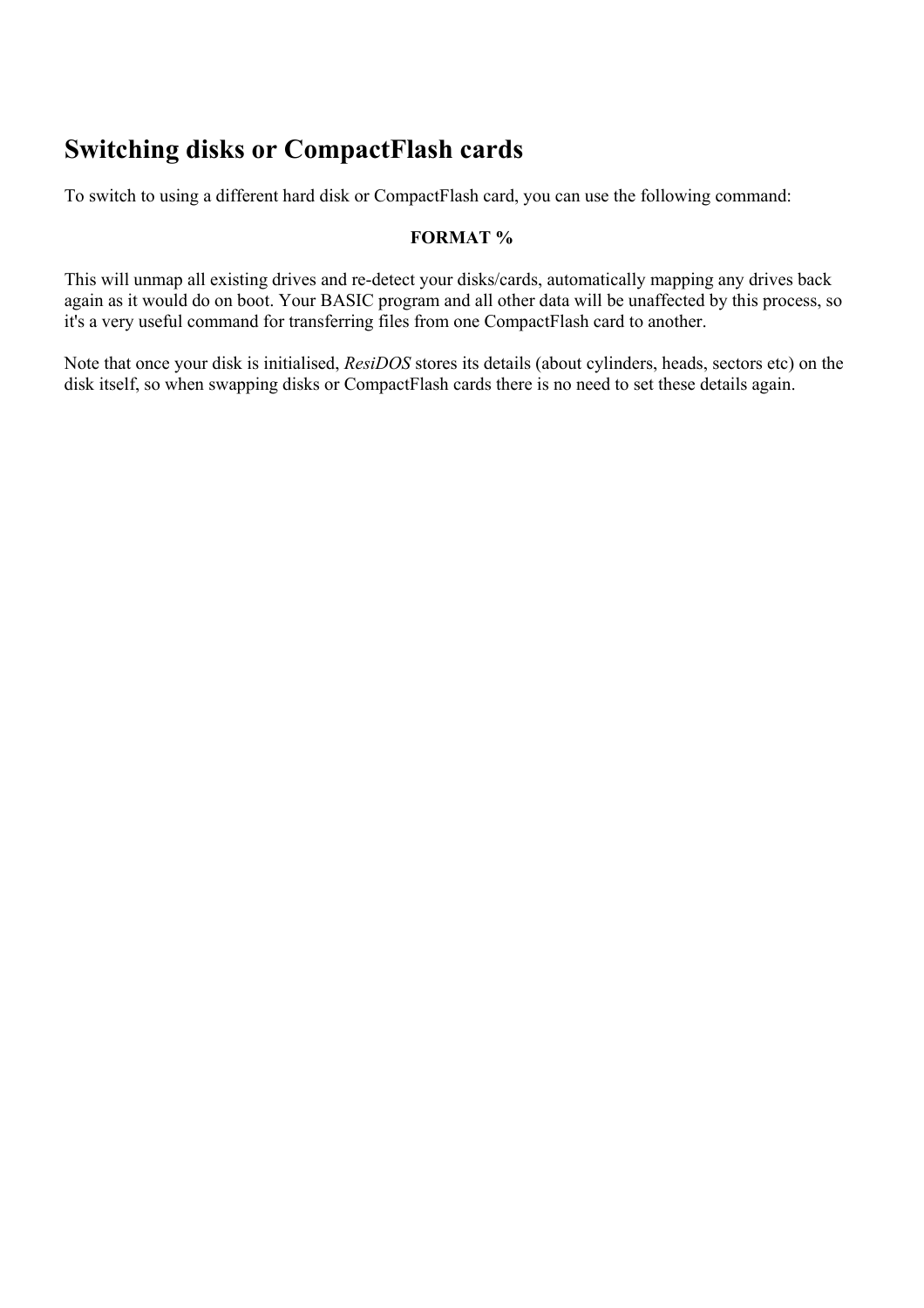# **Partition Management**

The IDEDOS system used by *ResiDOS* allows you to divide your hard disk up into many separate *partitions*, which can each be assigned to a drive letter and used for storing files. You can have as many partitions as you like on your disk, but currently there are a maximum of 6 that can be assigned to drive letters at any one time.

Partitions can be one of two types: "data", for holding files; and "swap", for use as temporary workspace by programs or the operating system. Other types may be added in the future. Note that no programs currently require swap partitions, but there is no harm in creating one for future use.

Commands exist to allow you to create and delete partitions and assign them to drive letters. Unlike some inferior operating systems, this can all be done from BASIC, and there is no need to reset your Speccy at any point!

# **Creating, deleting and listing partitions**

You can create a partition using one of the following commands, which create data and swap partitions respectively:

- **FORMAT % DATA "***name***",***size*
- **FORMAT % EXP "***name***",***size*

To identify which unit (master or slave) a partition is to be created on, the number can be included at the start of the name, followed by the unit number (eg "0>Documents" or "1>Games"). If you don't specify the unit, then the master drive is assumed. Names can be up to 16 characters long (this doesn't include the unit identifier) and are not case-sensitive.

The size for a partition can be given in kilobytes (K) or megabytes (MB), with a maximum size of 16 megabytes allowed. A number smaller than 256 is assumed to be a size in megabytes; a number larger or equal to 256 is assumed to be a size in kilobytes.

You can delete a partition, together with any files that are stored on it, using the command:

• **FORMAT % BIN "***name***"**

A partition can only be deleted if there are currently no drives mapped to it.

You may also rename a partition, using the following command:

### • **MOVE % "***unit***>***name***" TO "***newname***"**

Note that you *must* include the unit identifier for this command, otherwise it will assume you want to rename a file, not a partition.

Finally, you may display a list of partitions, in a normal or expanded form, using the following commands:

- **CAT % TAB**
- **CAT % TAB EXP**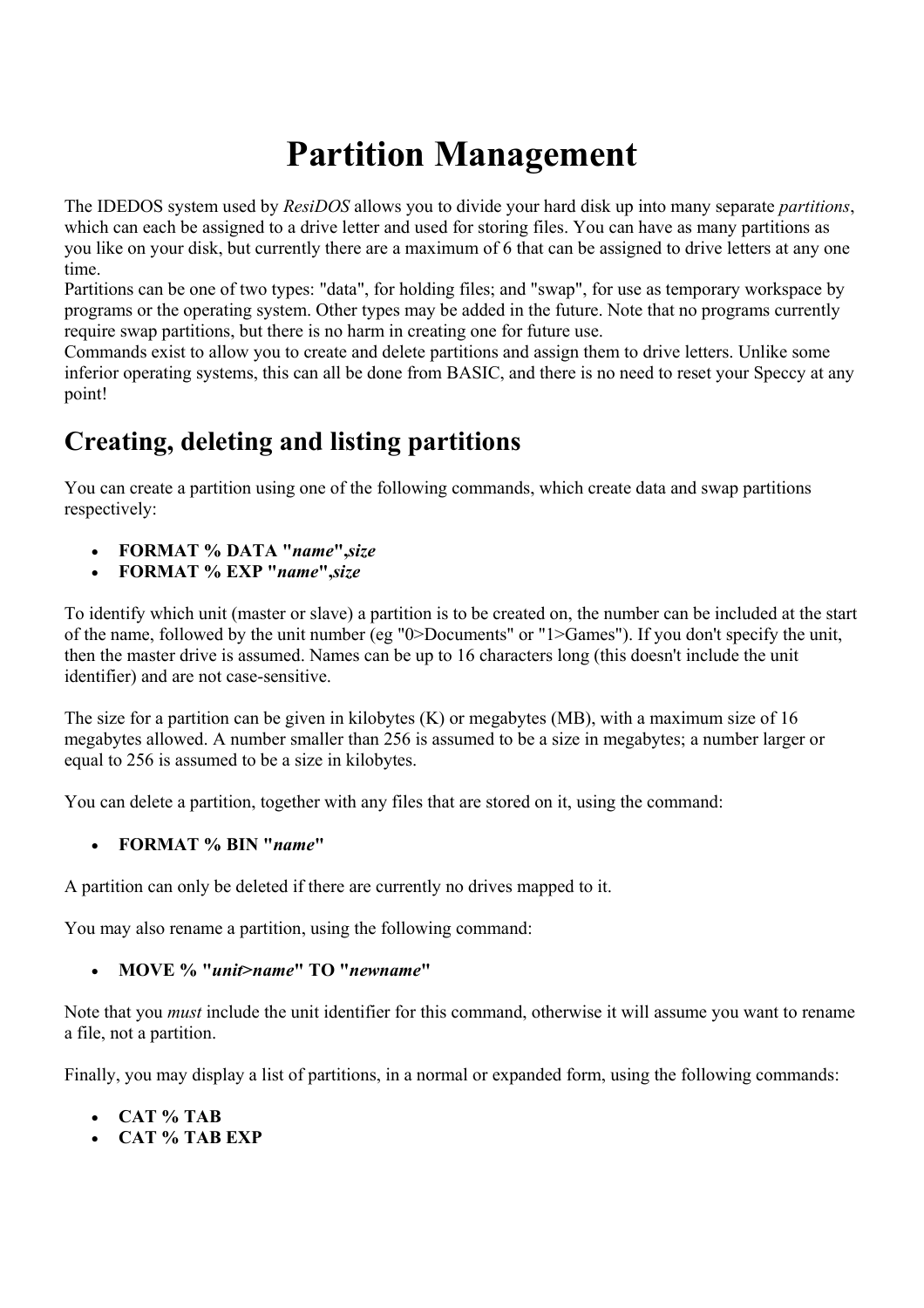**Mapping drives to partitions** 

**Before you can access files on a data partition, you must** *map* **it to a drive letter. Up to 6 drive letters can be in use at a time, and you can use any drive from A: to P:. By default,** *ResiDOS* **saves and loads files to drive A:, so you may want to map your most frequently used drive to this letter (however, it is also possible to change the default drive to something other than A:).** 

**When mapping a drive to a partition, you can make the assignment permanent, which means that** *ResiDOS* **will automatically make the same assignment every time the Spectrum starts up. This is done by adding the ASN keyword to the end of the mapping command.** 

**The commands to map drives to partitions are:** 

- **MOVE % "***drive***:" IN "***name***"**
- **MOVE % "***drive***:" IN "***name***" ASN**

**Similar commands are available to remove mappings from drives. Using the ASN keyword here means that any permanent assignment associated with the drive will also be removed:** 

- **MOVE % "***drive***:" OUT**
- **MOVE % "***drive***:" OUT ASN**

**Finally, you can obtain a listing of the current drive mappings with the following command:** 

• **CAT % ASN**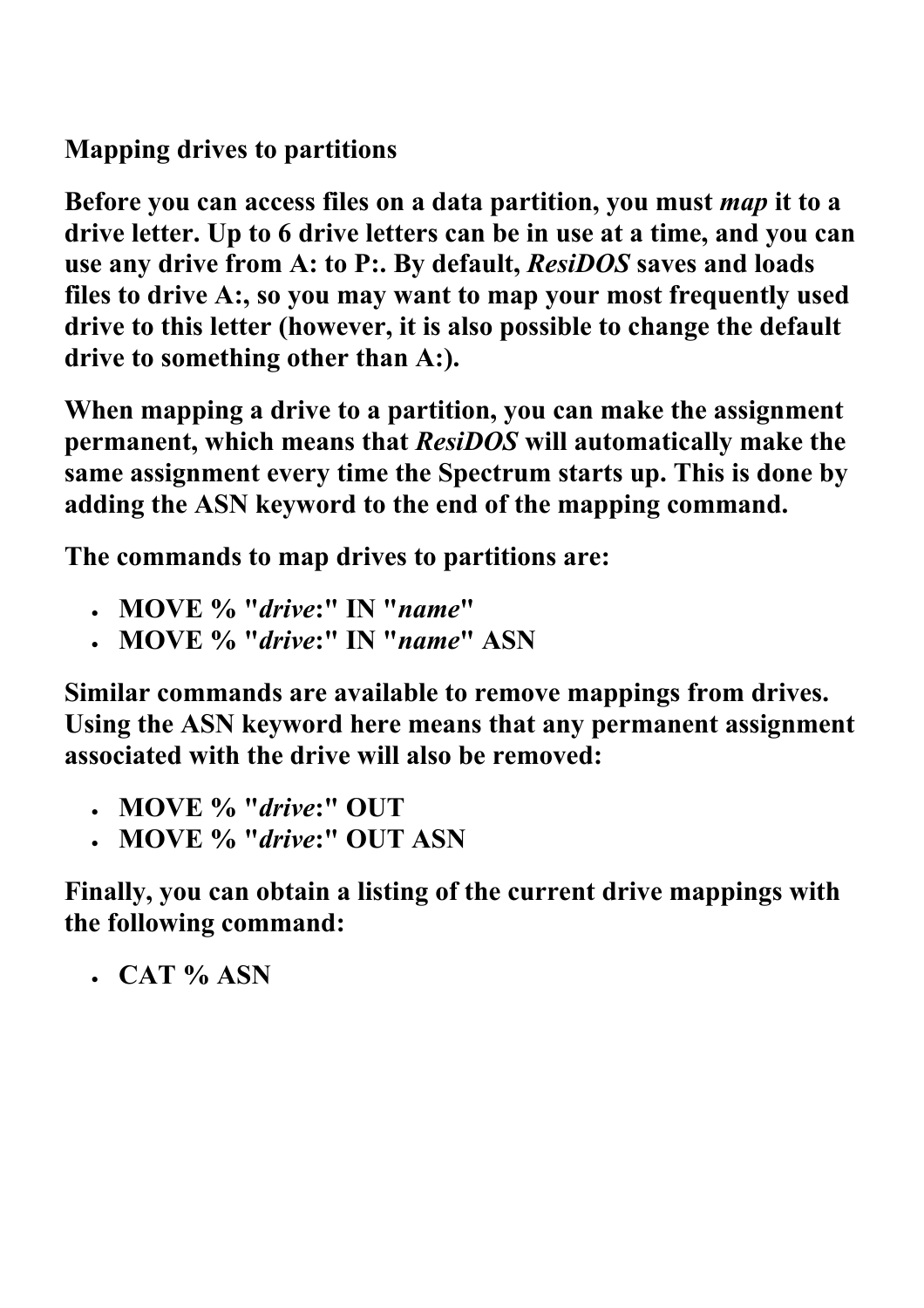# **Using files in ResiDOS**

The filesystem used by *ResiDOS* is the same as that used by the *ZX Spectrum +3*, *ZX Spectrum +3e* and various *Amstrad* computers, and is a version of the popular CP/M filesystem. If you are using a +3e, then you can use the same disk and files with *ResiDOS* as with +3e BASIC.

## **Filenames**

Filenames consist of an 8-character name, optionally followed by a full stop ( **.** ) and an extension of up to 3 characters. The characters allowed are:

- letters **A** to **Z** (upper- or lower-case; there is no distinction)
- numbers **0** to **9**
- the following characters: **"** #  $\mathbf{\$} \cdot \mathbf{\omega}$  ^ \_ { } ~ `

Although extensions are not needed by BASIC or *ResiDOS*, you may find it helpful to name files in a consistent way, so that all BASIC programs have an extension of **.BAS**, for example.

As well as the filename itself, you can specify a drive letter followed by a colon ( **:** ) to identify which drive the file is stored on (A: to P:); if this is not done, then the default drive will be assumed (this is drive **A:** unless you change it).

Finally, you can also specify a *user area* number just before the drive (if you don't, then the default user area - usually 0 - is assumed). The user area can be between 0 and 15. This facility allows you a sort of primitive directory system on each drive.

Some example filenames are:

- prog
- TEST.BAS
- c:puzzle
- 5e:screen.scr
- test $21.z$

# **Wildcards**

Some commands can have wildcards provided in their filenames. These are used to match multiple files. The following wildcard characters are allowed:

- **\*** matches any sequence of characters
- **?** matches any single character

Wildcard characters can be used in either the name or extension part of the filename. Some examples are:

- $* *$
- $\bullet$  \* bas
- $\bullet$  c:test.b??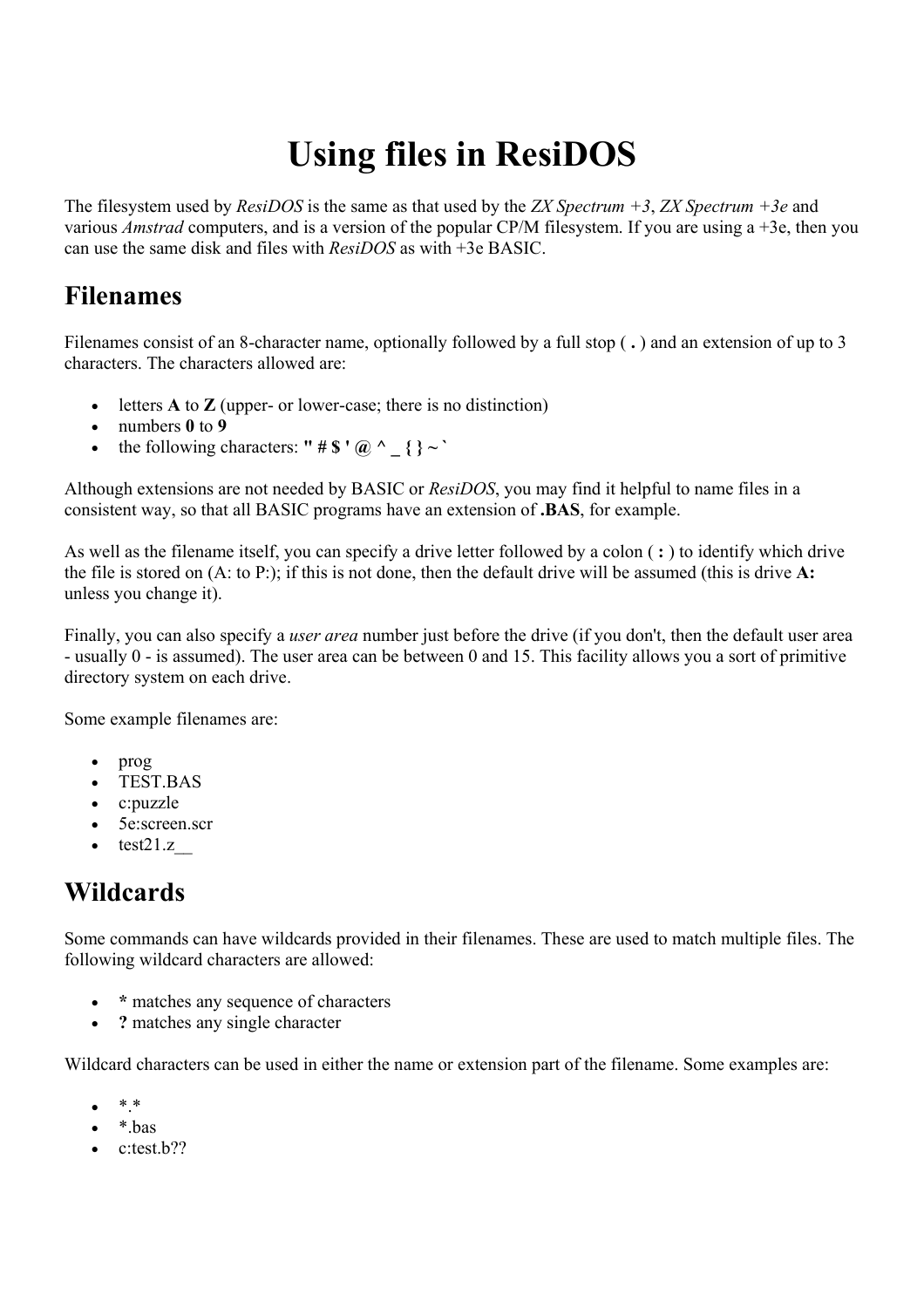### **Setting the default drive and/or user area**

You can set the drive which is used by default to any you like; if you don't use this facility, then *ResiDOS* will use A: as the default drive, and 0 as the default user area. To set the default drive and/or user area, use the commands:

- **LOAD %"c:"**
- **LOAD %"3:"**
- **LOAD %"5d:"**

As these commands show, you can alter the default drive without affecting the default user area (and viceversa), or you can set both together. You can use the **SAVE** keyword instead of **LOAD** if you like; it doesn't make any difference.

If you wish, you can make your preference permanent by adding the **ASN** keyword to the end of the command. For example, to make E: the default drive, and have *ResiDOS* remember this preference every time you switch on, use:

### • **LOAD %"E:" ASN**

Note that it is not currently possible to change the default user area from 0, although this may be possible in future.

# **LOADing and SAVEing files**

You can load and save files to and from the hard disk or CompactFlash card using the standard **LOAD** and **SAVE** syntax, but adding a **%** sign after the command name. For example:

- **SAVE %"hello.bas" LINE 10**
- **LOAD %"piccy" SCREEN\$**

Note that *DATA* files are not currently supported, although BASIC programs, *CODE* files and *SCREEN\$* are.

If you attempt to **SAVE** a file when one already exists with the same name, the existing file will be renamed by changing its extension to **.BAK**, before the new file is saved. If there was an existing **.BAK** file of the same name, it will be automatically deleted.

Additionally, snapshot files saved by the Task Manager can be reloaded using the command:

• **LOAD %"snapname" RESTORE**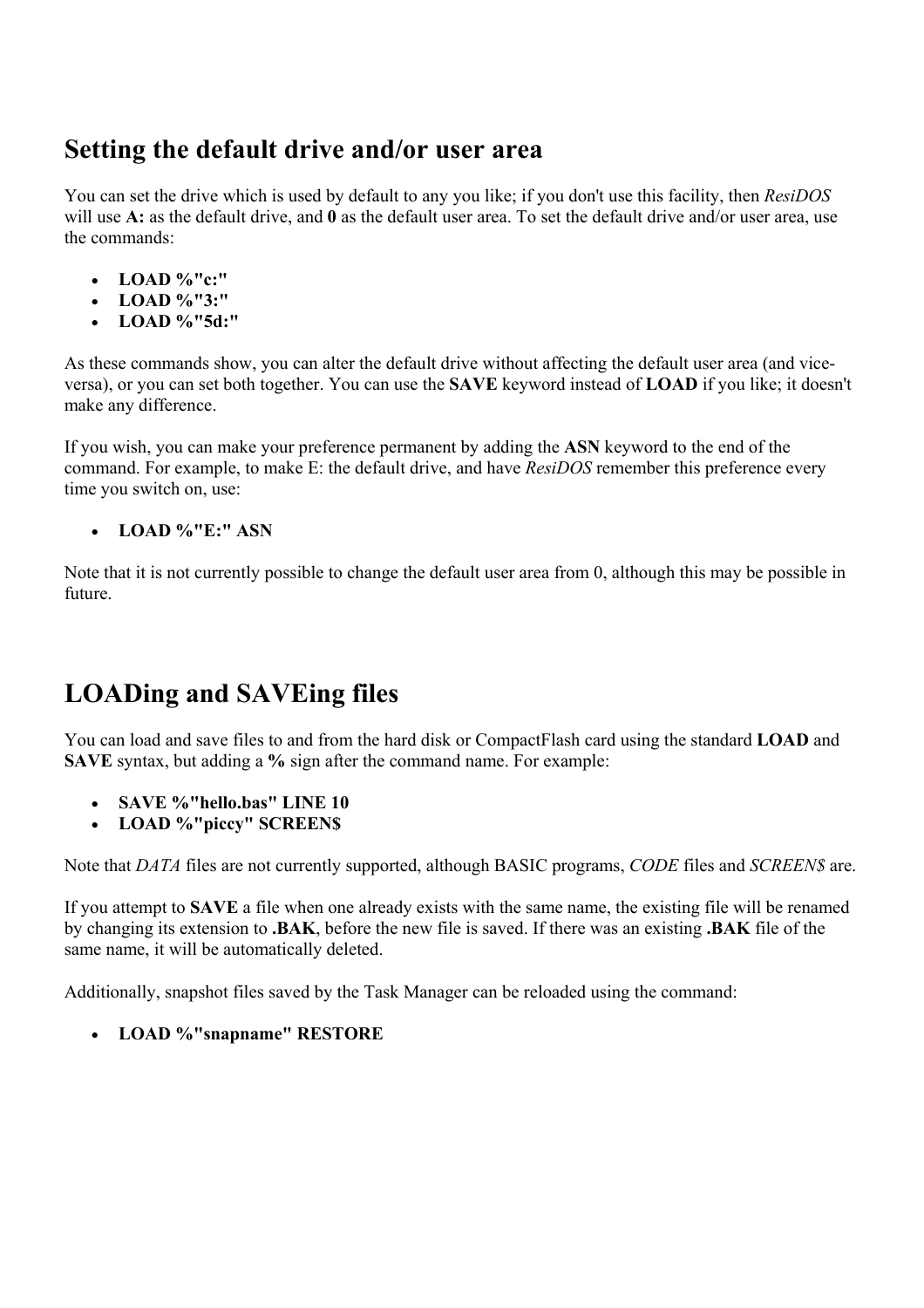## **Changing BASIC auto-run status**

It is not possible to **MERGE** files in *ResiDOS*, but you can change whether or not a BASIC program autoruns, using the **LINE** command:

• **LINE %"filename",line**

If you specify a line number of 0, then the BASIC program will no longer auto-run.

# **Cataloguing files**

To show a list of all files on the current drive in the current user area, use:

• **CAT %**

You can also specify a string containing a drive, or a drive and user area, to see files in that particular location (otherwise the default drive and user area are assumed). The string can also contain a filename or wildcards, and will display only those files which match the string.

Additionally, you can add the **EXP** keyword at the end of the command to show all files (including system files, which are normally hidden) together with the attributes for each file. Some additional information is also given for BASIC and CODE files saved by *ResiDOS*.

Finally, you can specify a stream number, so that you can (for example) print the catalog listing. (This also applies to all other **CAT** commands in *ResiDOS*).

Some examples are:

- **CAT %"d:"**
- **CAT %"15C:"**
- **CAT %"\*.bas"**
- **CAT %"e:test.\*" EXP**
- **CAT % #3;"c:"**

Note that on some versions of BASIC (notably *SE BASIC*), the **CAT** command has been renamed to **DIR**.

# **Deleting files**

To erase files from the hard disk, use:

• **ERASE %"filename"**

You can use wildcards in order to erase many files at the same time, but be careful if using this facility!

Note that in *SE BASIC*, the **ERASE** command has been renamed to **DEL**.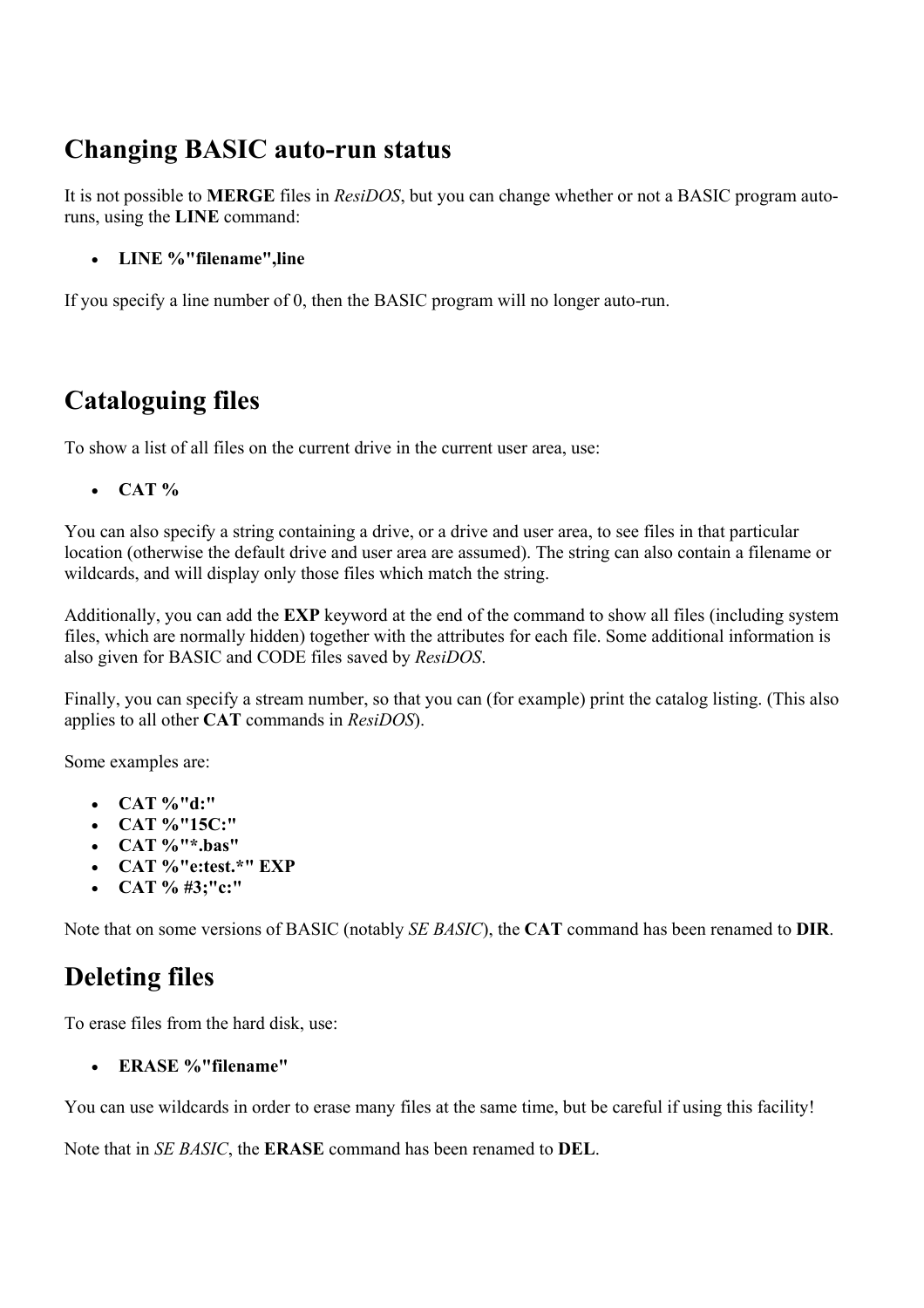# **Copying files**

You can make a copy of file to a new file with a different name, or copy one or more files (using wildcards) to a different drive and/or user area. Some examples are:

- **SAVE %"letter.doc" TO "letter2.doc"**
- **SAVE %"\*.rom" TO "b:"**
- **SAVE %"0c:\*.\*" TO "3c:"**
- **SAVE %"manic.sna" TO "e:"**

You can use the **LOAD** keyword instead of **SAVE** if you prefer; the effect is exactly the same.

### **Renaming files**

To rename a file, use:

• **MOVE %"filename" TO "newname"**

This must be a single file (you cannot use wildcards). It is possible to use this command to change the user area for a file (but not the drive), simply by specifying the same name with a different user area.

### **Changing file attributes**

You can add or remove various file attributes from a file (or group of files, using wildcards). The possible attributes are:

- **P** (protected, or read-only)
- **S** (system, or hidden)
- **A** (archive doesn't have any real use)

Protected files cannot be erased or changed, and system files cannot be copied and are not normally listed in catalogs (only in expanded catalogs). You can add or remove a single attribute at a time, by using a "+" or "-" character, as in the following examples:

- **MOVE %"\*.\*" TO "+p"**
- **MOVE %"\*.sys" TO "+s"**
- **MOVE %"letter.doc" TO "-p"**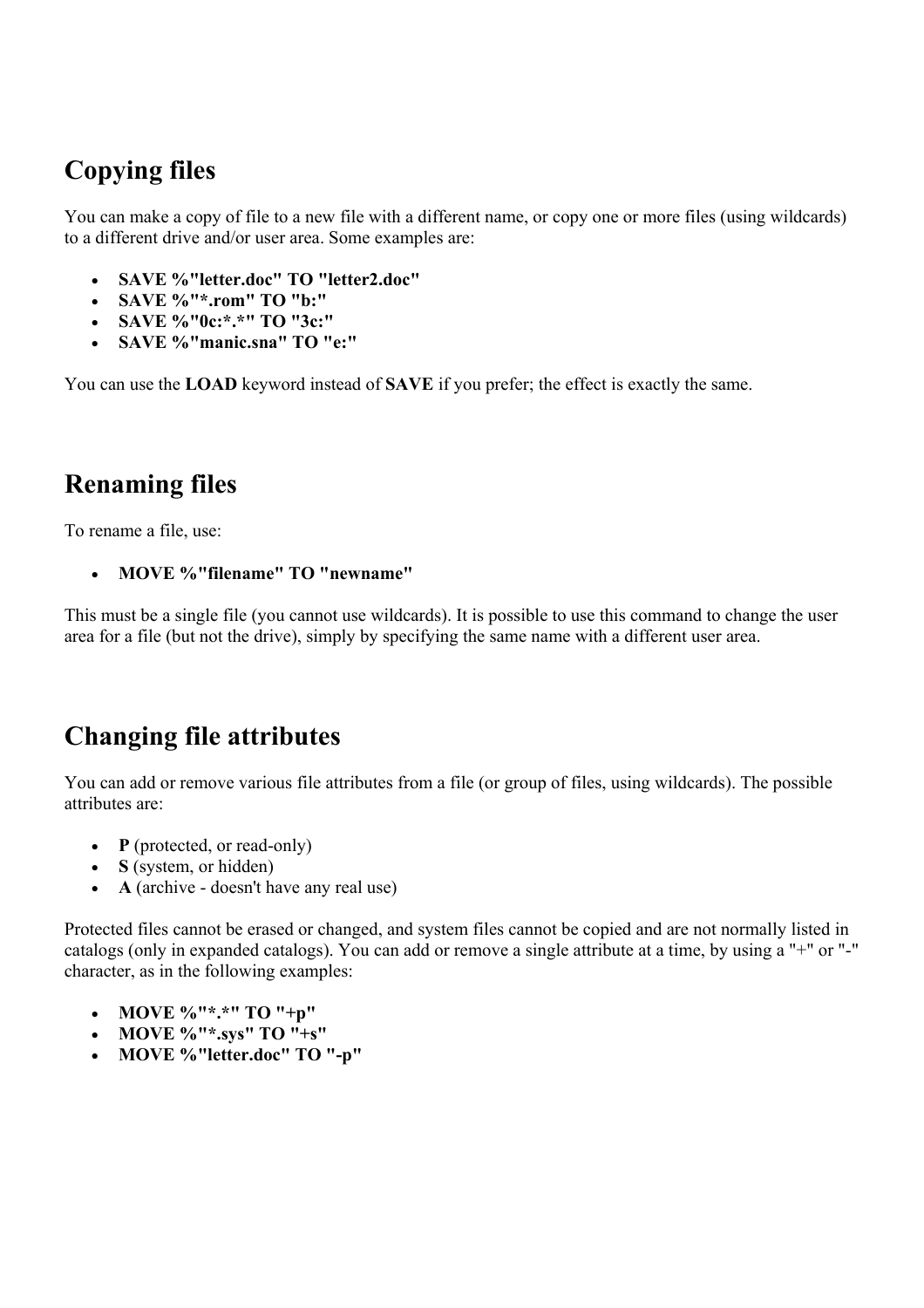# **Accessing old ResiDOS filesystems**

Before v1.40, *ResiDOS* used a very simplistic filesystem. If you have a disk containing this old filesystem, you can still access files on it, by using the **LOAD**, **SAVE**, **CAT** and **ERASE** commands, but adding an extra **%**. For example:

- **LOAD %%"Program"**
- **SAVE %%"screen" SCREEN\$**
- **CAT %%**
- **ERASE %%"Jetpac"**

Note that this facility exists in v1.43 only, and is not present in current versions, so if you need to transfer files from an old filesystem please download v1.43 to do this, and then upgrade to the current version when you have transferred all your files onto the new filesystem.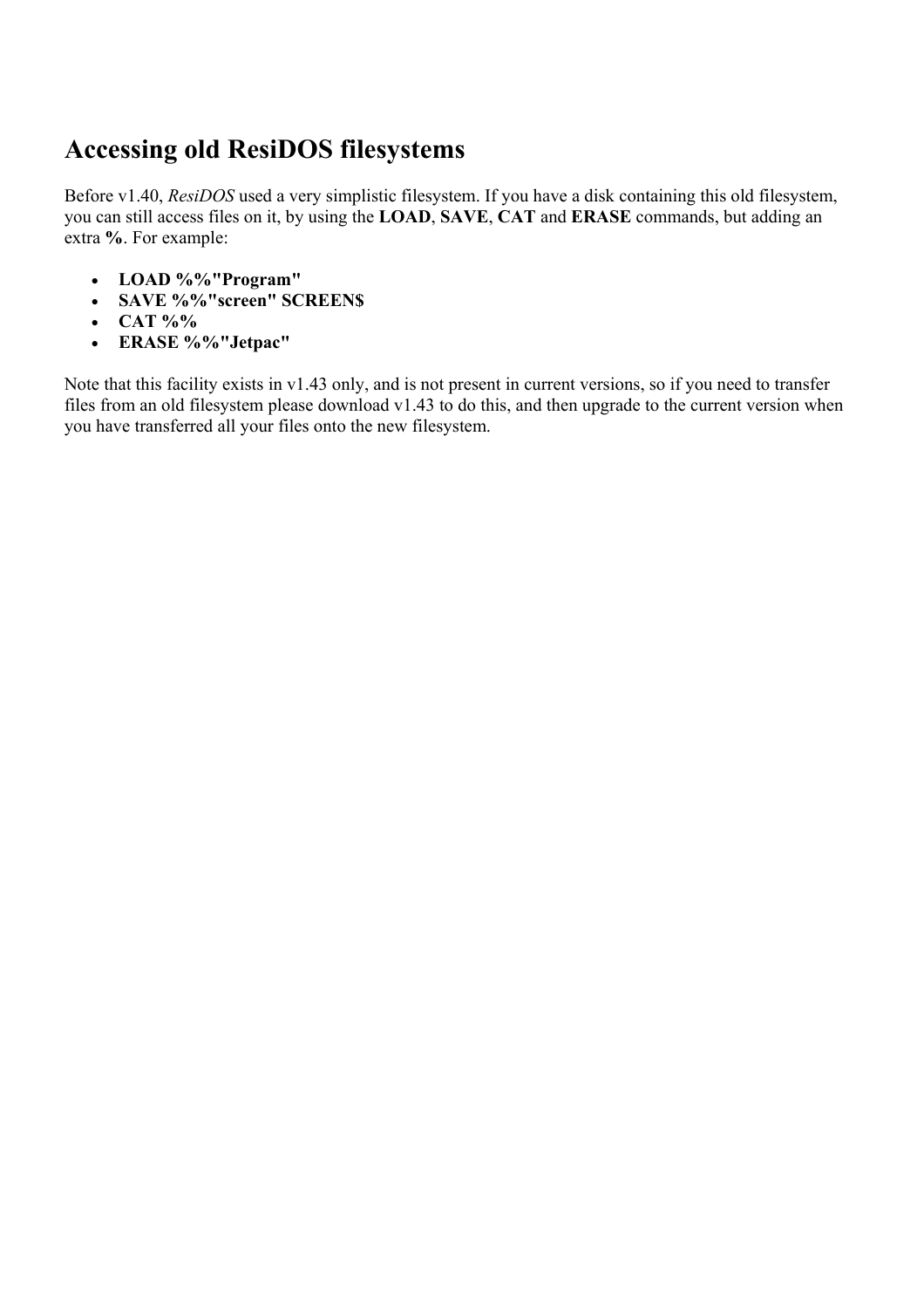# **Customising ResiDOS**

As well as being able to configure *ResiDOS* to automatically set up drive mappings and default drives when you boot up, you can customise it in other ways.

### **Custom colours**

You can choose custom colours which will be set every time the Spectrum starts up, rather than the usual boring old black on white. To do this, use the normal colour commands, but followed by "%". By using the percentage sign you specify that the current colour scheme (including the new colour you are just setting) will be used whenever you boot. Additionally, you can use the new **ATTR** command to specify all colours together (this is calculated as *ink+(paper\*8)+(bright\*64)+(flash\*128)*). The commands are:

- **INK % n**
- **PAPER % n**
- **BRIGHT % n**
- **FLASH % n**
- **ATTR % n**

Note that because the % sets *all* the current scheme as default, the following examples have the same effect, and set a default colour scheme of yellow ink on blue paper:

- **INK % 6:PAPER % 1**
- **INK 6:PAPER % 1**

### **AutoRUN files**

You can also set an "auto-run" file. This must be a BASIC program (which can do whatever you like) which will run automatically on boot, or just whenever you enter the special **RUN %** command.

To set an auto-run file, use one of the following commands:

- **RUN %"filename"**
- **RUN %"filename" ASN**

You may specify a drive and/or user area with the filename (otherwise the defaults will be assumed). These two commands differ, because with the second case, the auto-RUN file will automatically be loaded every time you reset (or NEW) your Spectrum. The first command stores the filename, but will not load it unless you enter the following command:

• **RUN %**

Note that you can hold the CAPS SHIFT key down when booting to stop drives from being automatically mapped, so any auto-RUN file will not be able to be loaded.

You can disable the auto-RUN file with the following command: **RUN % ""**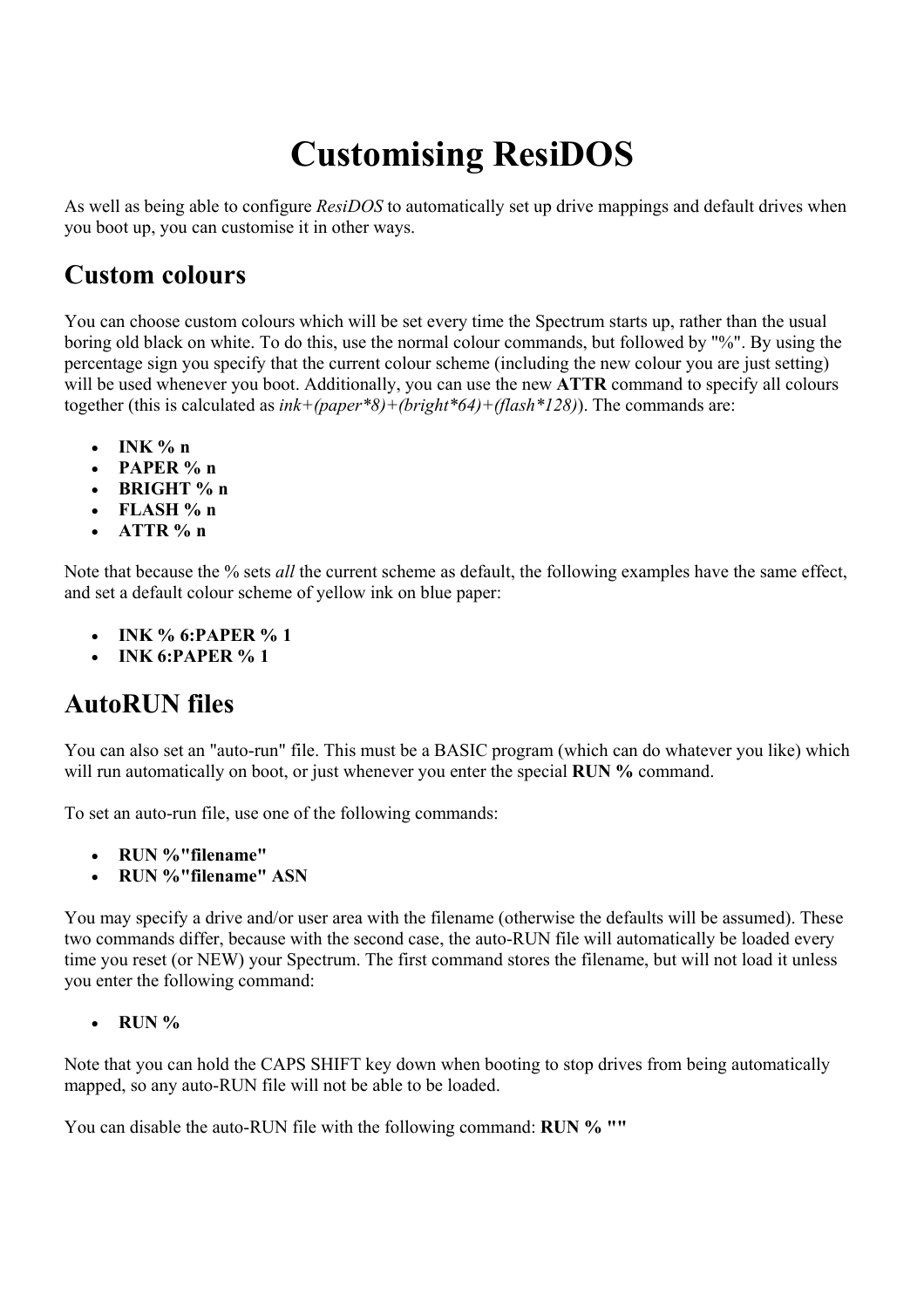# **Using alternative ROMs in ResiDOS**



The RAM in your **ZXCF** or **ZXATASP** interface can be used to store alternative versions of BASIC, or Interface II ROM images. Once they have been added, you can start them up at any time using a simple command.

### **Adding ROM images to the interface memory**

The first stage is to transfer an image of the ROM (BASIC or Interface II) that you wish to use, and save it on the hard disk or CompactFlash card using the **SAVE %** command. You can get these ROMs from various places, but a good starting point is always World Of Spectrum.

Next, you must type the following command, which reserves memory space for the installation process:

### **CLEAR 29999**

Now, install the ROM using the following command:

### **LOAD %"***filename***" FORMAT** *n*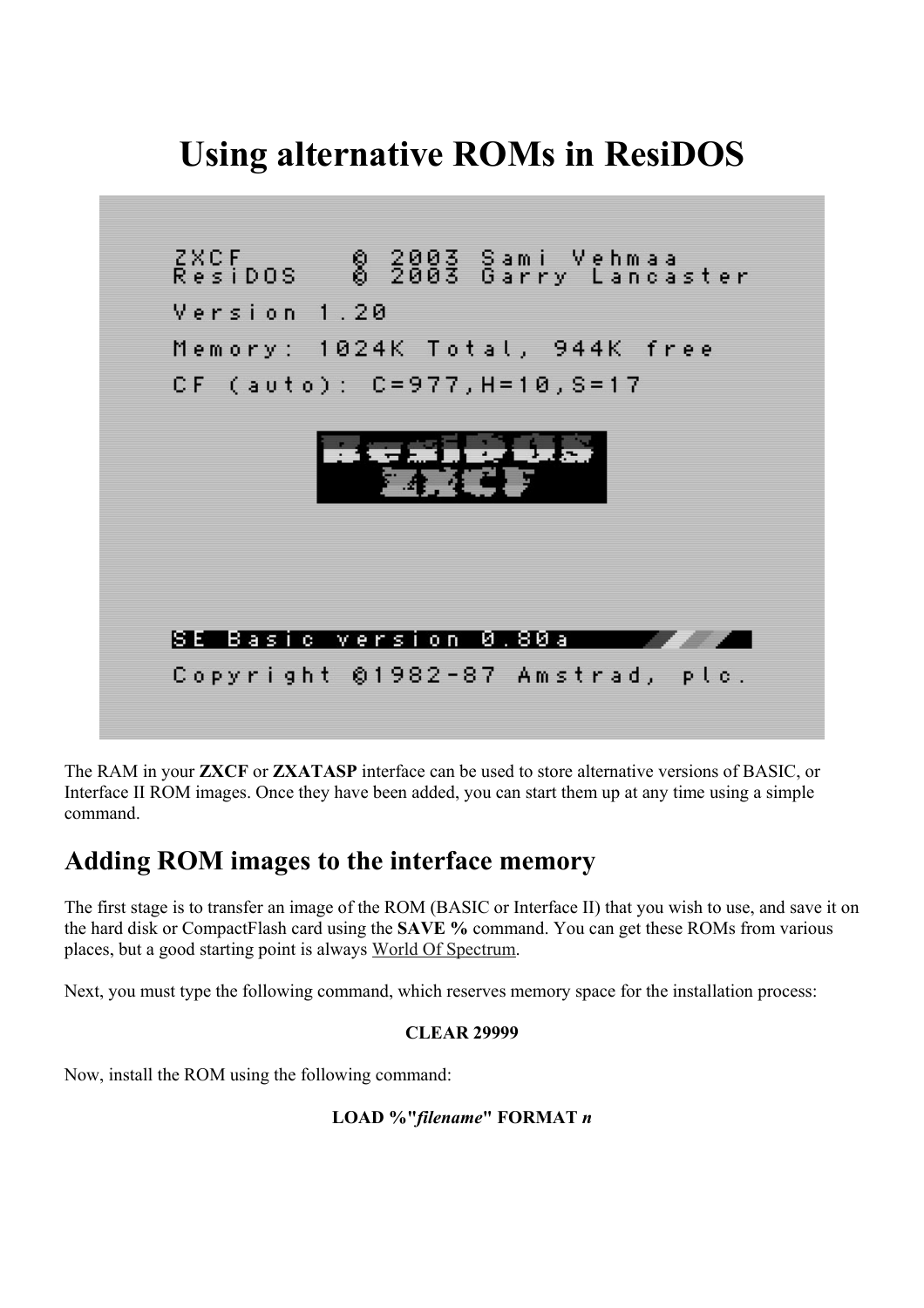In this command, the parameter "n" is a number made by adding the following values together:

- 0: for an Interface II ROM (or any other ROM that does not require *ResiDOS* support)
- 1: for a BASIC ROM
- 16: to install the ROM into the writeable "RAM" part of the interface memory (the non-writeable "ROM" part is used by default)
- 32: to disable the NMI button for this ROM (only affects BASIC ROMs)

If you don't specify a value, then the default of 0 will be used. Note that it is generally advisable to only store BASIC ROMs only into the non-writeable "ROM" part of the memory, since unless they have been specifically patched they tend to overwrite themselves. However, if you are running short of ROM space on a **ZXATASP** interface, you may specify RAM instead. This is not a concern on **ZXCF** interfaces, since the memory can be configured automatically by *ResiDOS* to be ROM or RAM as required.

A couple of examples are:

#### **LOAD %"SEBASIC.FMT" FORMAT 1**

#### **LOAD %"c:jetpac.rom" FORMAT 0**

### **Managing alternative ROMs**

You can see a list of all the installed formats in your interface by using the following commands (the second version includes "hidden" formats, used by the system but not selectable by the user):

#### **CAT % FORMAT**

#### **CAT % FORMAT EXP**

The names of the formats (except built-in system formats) will be the same as the filename used when loading them, except that any extension is ignored. For example, the formats loaded in the previous section would be named "SEBASIC" and "jetpac".

You can erase any installed format using the following command (this only erases it from the interface memory, not from the hard disk):

#### **ERASE %"***formatname***" FORMAT**

Remember that *SE BASIC* uses **DIR** instead of **CAT**, and **DEL** instead of **ERASE**.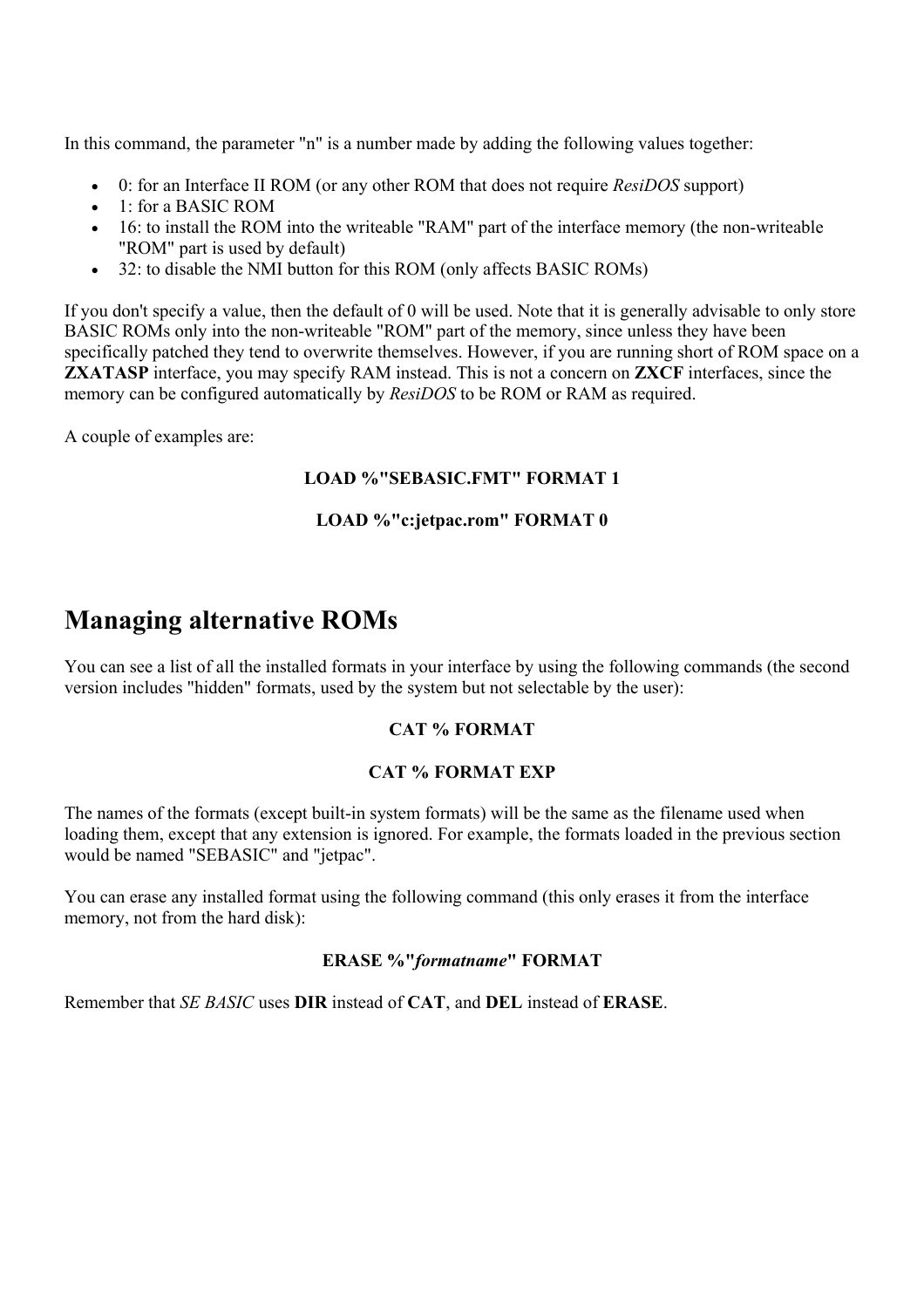# **Using alternative ROMs**

Once you have installed some formats as described in the previous section, they are available for instant use whenever you switch on the Spectrum. To activate a particular format, use the command:

#### **FORMAT %"***formatname***"**

For example, having installed the ROMs in the previous section, we could use either of them like this:

#### **FORMAT %"SEBASIC"**

#### **FORMAT %"jetpac"**

If the format is an Interface II ROM, it will immediately start. Pressing the reset button will reset the ROM. To return to *ResiDOS* you will need to either reset your interface and the Spectrum together, or switch off the power completely and then switch the system back on.

If you are activating a BASIC format, the Spectrum will restart using that BASIC. You can then use *ResiDOS* commands as normal, and the additional features of the particular BASIC you have chosen.

The new BASIC will remain as the default one even if you switch off the Spectrum and turn back on again. To return to the original BASIC, you can simply select the "Standard" format (which is automatically created as part of the installation process), for example:

#### **FORMAT %"Standard"**

Alternatively, hold down the CAPS SHIFT key while the Speccy is booting up, and the standard format will be automatically re-selected.

One final feature is the ability to switch off the interface memory altogether and use your Spectrum's built-in ROM, without having to unplug the interface or set the upload or disable jumper (this is useful for 128K Spectrums and +3s). To do this, use the command:

### **FORMAT %""**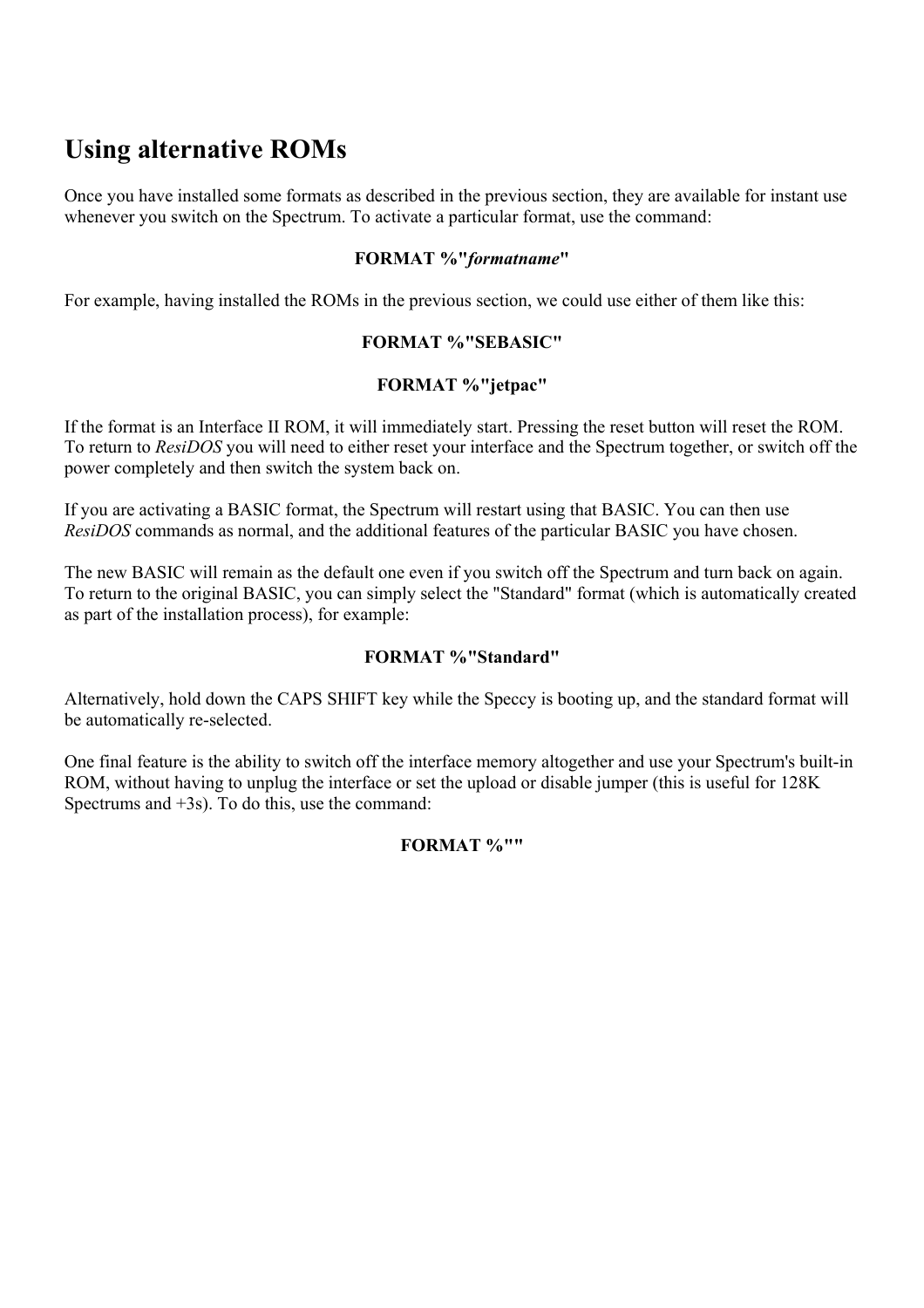# **The ResiDOS Task Manager**



### **The Task Manager**

When you press the NMI button on your **ZXATASP** or **ZXCF** interface, the Spectrum immediately stops whatever it was doing (whether you were in BASIC, a word processor, a commercial game or whatever) and enters the *Task Manager*.

The *Task Manager* screen shows a list of the current tasks running on your Spectrum, together with the menu options that are available to you. When you first enter the task manager, the task list will consist of just a single task, named "Task 0", which is whatever you were doing at the time. To return to it, simply press ENTER.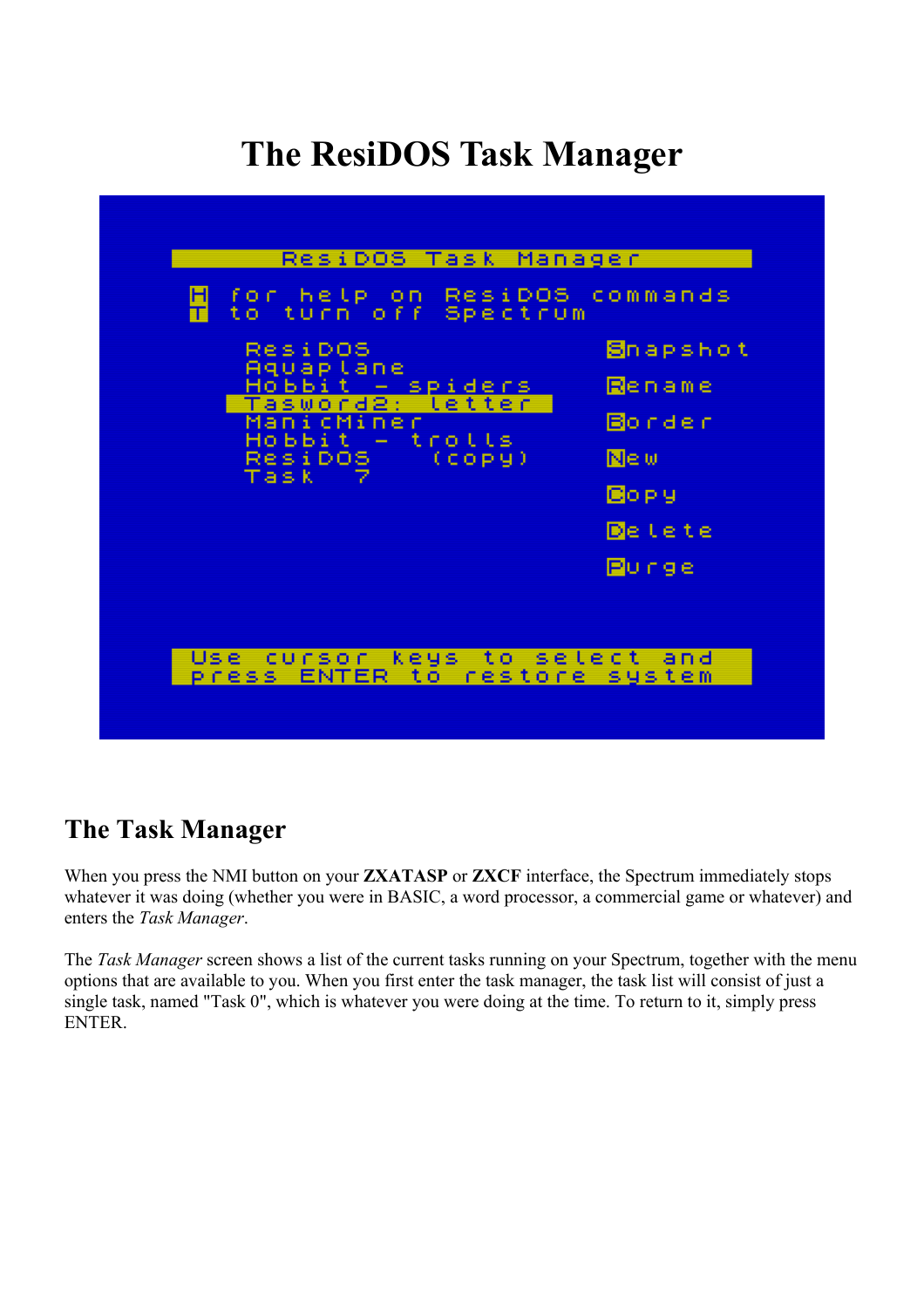Using the RAM in your **ZXCF** or **ZXATASP** interface, you can store several tasks at the same time, and switch between them instantly from the task manager screen. The number of tasks you can have running at once depends on the amount of RAM in your interface. Since **ZXATASP** interfaces have their memory strictly divided between ROM and RAM, they can only run about half the number of tasks as a **ZXCF** interface. With 512K memory, depending upon what else is using your RAM, you can have up to 10 tasks running at once on a **ZXCF** interface, or 5 on a **ZXATASP** interface. The maximum number of tasks allowable is 16 (this is only possible on a 1Mb **ZXCF** interface).

The menu options described below allow you to manage your tasks quickly and easily.

# **Managing Tasks**

The options available are shown on the task manager screen. Simply press the highlighted letter to select the option.

Cursor keys (up and down)

Use these to move the highlight up and down the task list.

**ENTER**

Re-enters the highlighted task.

**N**ew

Creates a new task, activates it and resets the Spectrum into BASIC. (Don't worry, all the other tasks are still there!)

**C**opy

Makes a copy of the highlighted task.

**D**elete

Deletes the highlighted task.

**P**urge

Deletes all tasks *except* the highlighted task.

**R**ename

Renames the highlighted task. Task names are up to 16 characters long.

**B**order

Sets the border colour for the highlighted task. Since it isn't possible for *ResiDOS* to know the border colour, it makes a guess which is sometimes wrong. You can change that here before saving a snapshot.

**S**napshot

Saves a snapshot of the highlighted task onto the hard disk. This can be reloaded later using the **LOAD %"filename" RESTORE** command.

### **Other options**

**H**elp

Shows a series of pages giving help on extra BASIC commands provided by *ResiDOS*. (NB: This feature is temporarily unavailable, due to a lack of space.)

**T**urn off Spectrum

This takes you to a special "shutdown" screen, from which you can turn off the Spectrum in safety. When you switch back on, the *Task Manager* will start up again, and you will be able to continue exactly where you were, with all your tasks still running.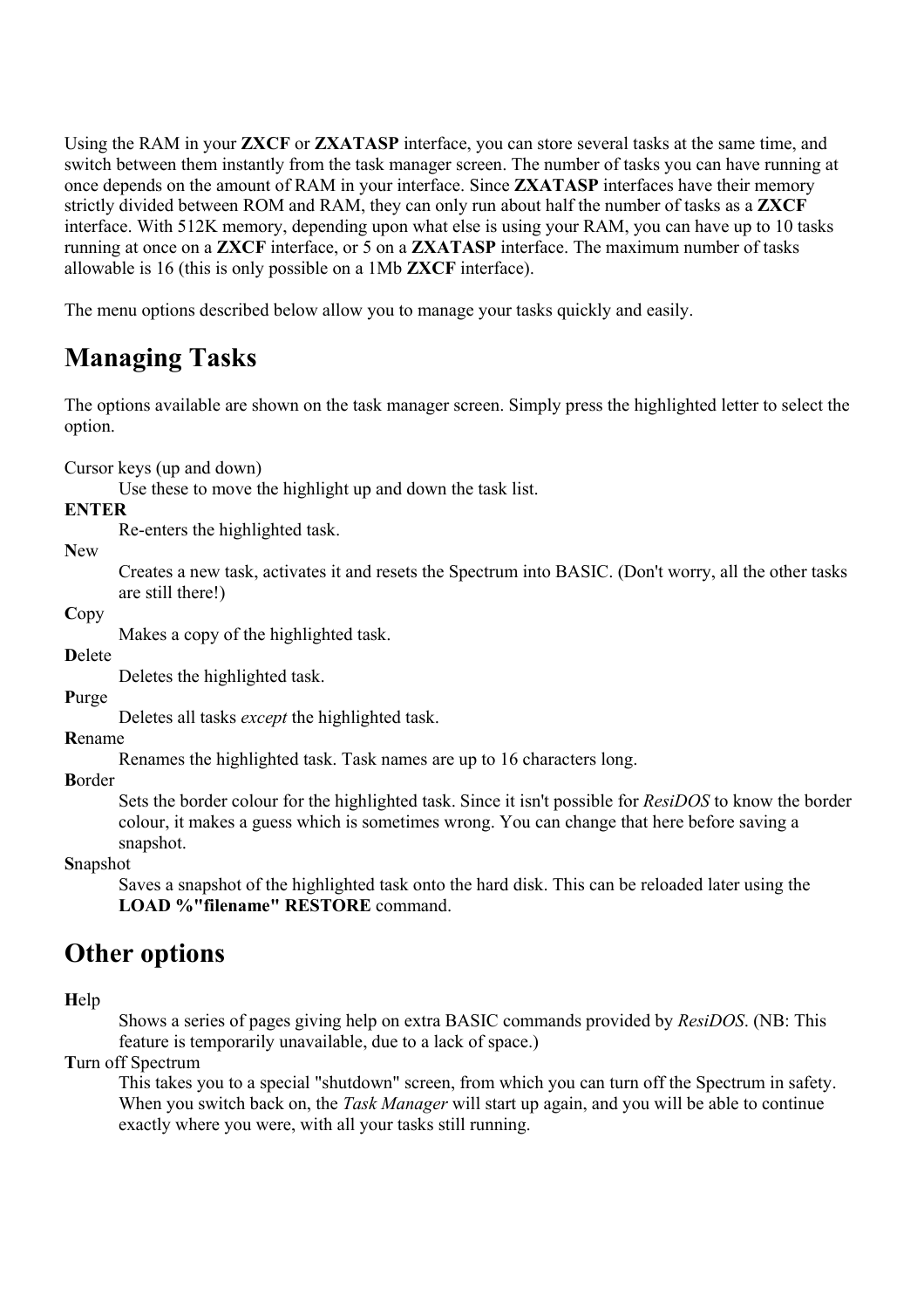# **ResiDOS Command Reference**

The following is a complete list of commands currently provided by *ResiDOS*. "Hard disk" refers to CompactFlash cards for **ZXCF** interfaces, or **ZXATASP** interfaces with a compactflash adapter.

Note that in *SE BASIC* and some others, **CAT** is replaced by **DIR**, and **ERASE** is replaced by **DEL**.

All the **CAT**aloguing commands can send their listings to other streams by specifying a stream number. For example, if stream 3 is attached to your printer, you can use **CAT % #3;"e:\*.bas"** to print a list of all the .BAS type files on drive E.

### **Disk management commands**

#### **FORMAT %***unit***,** *cyl***,** *head***,** *sec*

Specifies the parameters (number of cylinders, heads and sectors) of your hard disk. "Unit" is 0 for the master drive, or 1 for the slave drive. Only needs to be done if the auto-detection fails to work.

### **FORMAT %***unit***,** *0***,** *0***,** *0*

Disables any detection of "unit" altogether. This might help improve boot speed slightly if, for example, you never have a slave drive attached.

#### **FORMAT %***unit*

Changes "unit" to use auto-detection again, rather than manually set parameters.

#### **FORMAT %**

Unmaps all current drives and re-initialises IDEDOS (causing disks to be re-detected, and drives mapped back again), without losing any of the program or data currently in memory. This is useful to allow swapping of compactflash cards while the Spectrum is still on.

#### **FORMAT % ERASE** *unit***,** *maxpartition*

Completely erases the hard disk (unit=0 for master, 1 for slave) and initialises it with the IDEDOS structure. Following this, you will be able to use the partition management commands to add partitions for storing data on the disk. The *maxpartition* number is approximately the total number of partitions you will be able to create; don't make this too large (hundreds of partitions), or other disk management routines will be too slow. Don't make it too small, or you may not be able to create all the partitions you want (some partitions are used to keep track of free space, etc). Suggested values are between 15-63.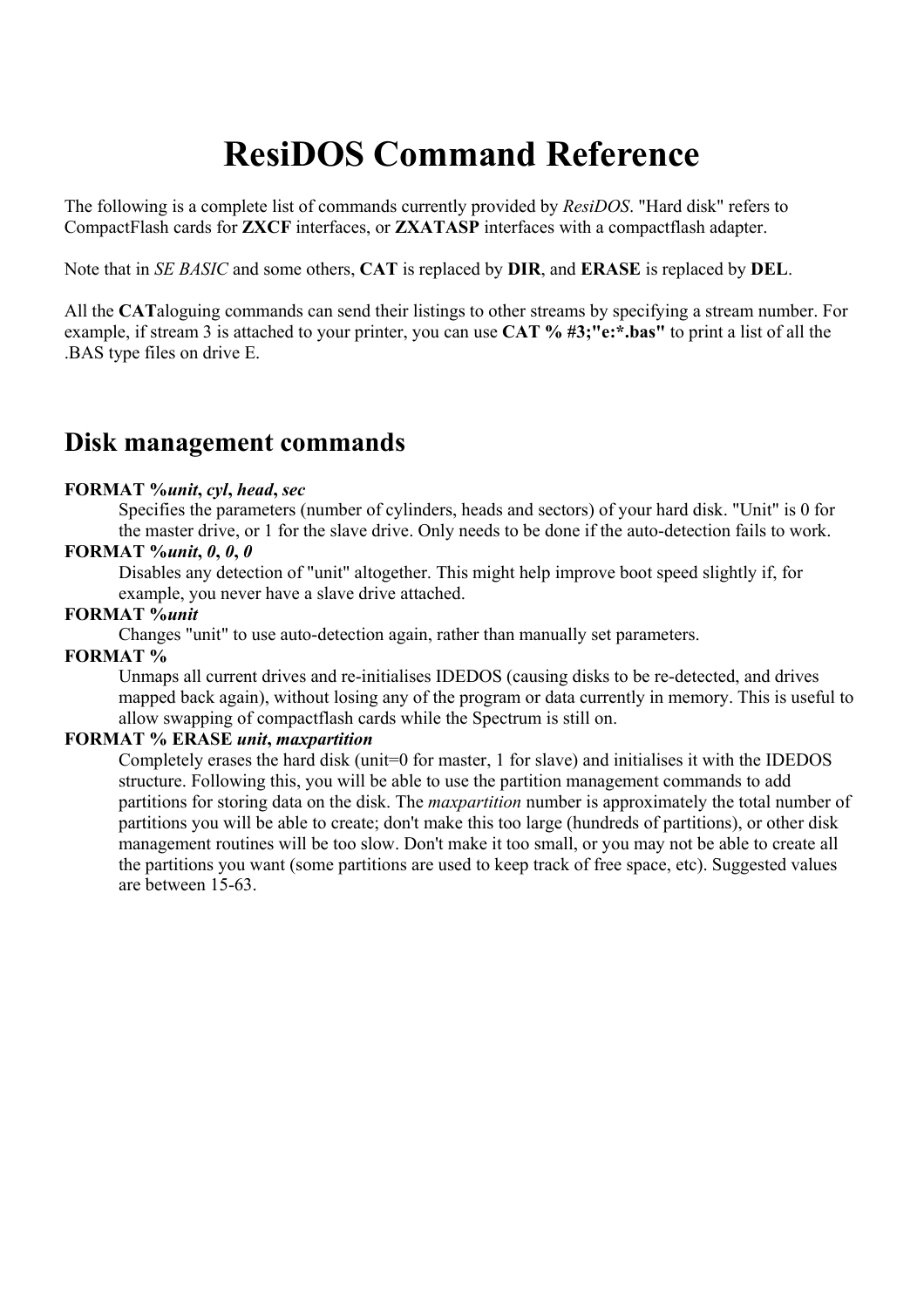### **Partition management commands**

### **CAT % TAB**

Displays a list of all the partitions on your disk, also showing any permanent drive mappings.

### **CAT % TAB EXP**

Displays an expanded listing of all the partitions on your disk, including their physical positions on the disk.

### **FORMAT % DATA "***name***",***size*

Creates a new data partition on your disk, for storing files. Partition names are not case-sensitive, and can be up to 16 characters long, and include a unit identifier ("0>" or "1>"). The maximum partition size is 16Mb. Sizes can be specified in kilobytes (numbers larger or equal to 256), or megabytes (numbers up to 255).

### **FORMAT % EXP "***name***",***size*

Creates a new swap partition on your disk, for temporary use by the Spectrum. These are not currently used by *ResiDOS* itself, but may be used by applications in the future. The maximum partition size is 16Mb. Sizes can be specified in kilobytes (numbers larger or equal to 256), or megabytes (numbers up to 255).

### **FORMAT % BIN "***name***"**

Deletes a partition, together with all the files it contains. This can only be done if no drive is currently "mapped" to it.

### **MOVE % "***unit***>***name***" TO "***newname***"**

Renames a partition. The unit identifier *must* be present in the original name in this command.

### **Drive mapping commands**

### **CAT % ASN**

Displays a list of the current drive mappings.

### **MOVE %"***drive***:" IN "***name***"**

Maps a drive ("A:" to "P:") to the partition specified. A maximum of 6 drives can be mapped at any time.

### **MOVE %"***drive***:" IN "***name***" ASN**

Maps a drive, and makes the assignment permanent, so it will automatically be restored each time you switch on.

### **MOVE %"***drive***:" OUT**

Unmaps the drive ("A:" to "P:") specified.

### **MOVE %"***drive***:" OUT ASN**

Unmaps a drive. Additionally, removes any permanent assignment for the drive.

### **LOAD %"***location***:"**

Makes the specified location the default. The location can be a user area (0-15) or a drive (A-P), or both. If you only specify one of these, the current default for the other will be retained. Any filenames that don't include a drive letter or user area will now refer to this default. You can also use the **SAVE** keyword for this command.

### **LOAD %"***location***:" ASN**

Makes the specified location the default, and makes this permanent so that it will also be the default on startup. Otherwise, user area 0 on drive "A:" will be the default drive when you switch on. You can also use the **SAVE** keyword for this command.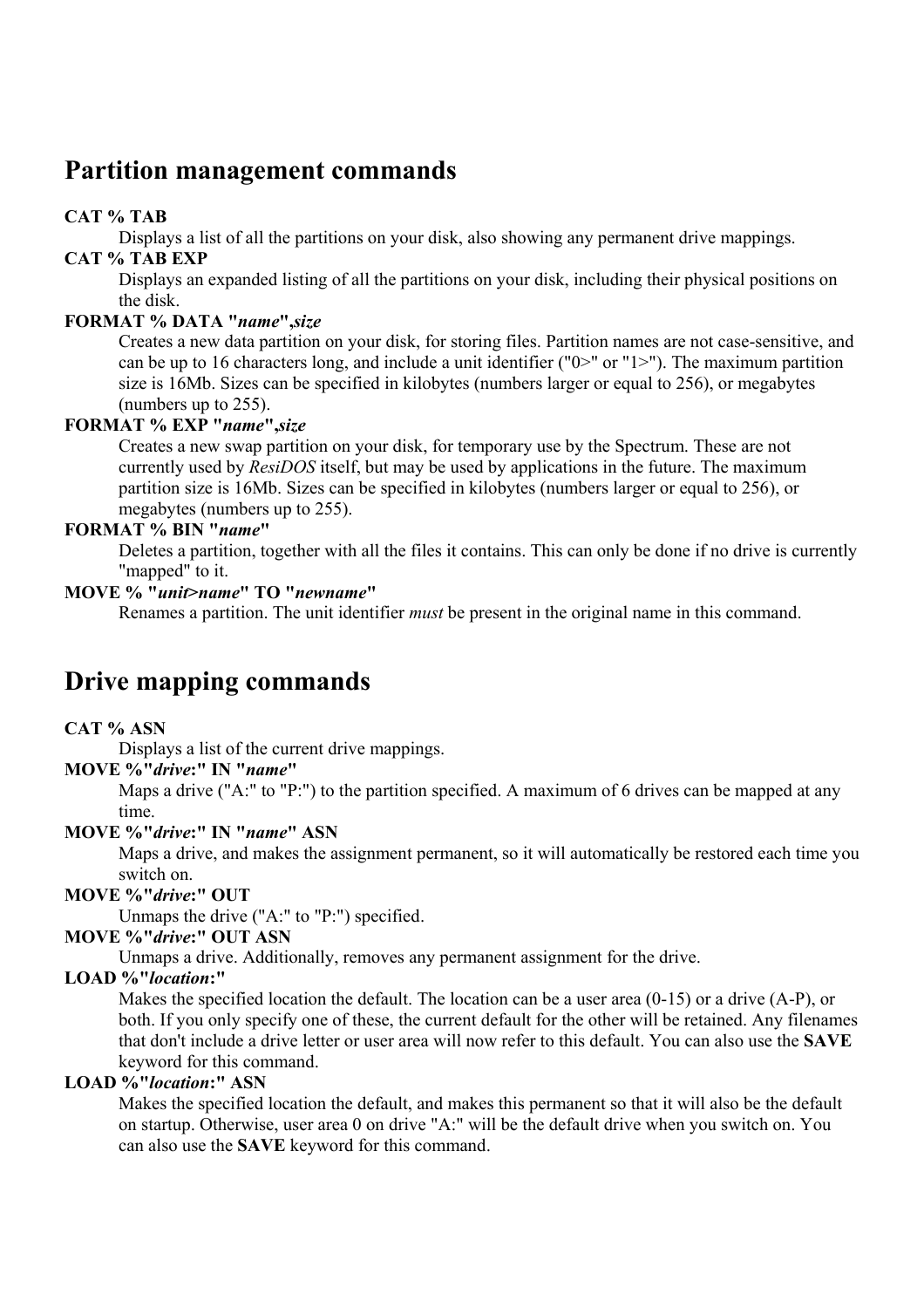### **File management commands**

**CAT %** Shows a list of all files on the default drive in the default user area. **CAT % EXP** Shows an expanded listing of all files on the default drive in the default user area. **CAT %"***filespec***"** Shows a list of files that match the file specification provided. This can include a user area, drive, filename, extension and wildcard characters (\* and ?). **CAT %"***filespec***" EXP** Shows an expanded listing of files that match the file specification provided. **LOAD %"***filename***"** Loads a BASIC program from hard disk. **LOAD %"***filename***" CODE** Loads a CODE file from hard disk. **LOAD %"***filename***" CODE** *a* Loads a CODE file from hard disk at a specific address. **LOAD %"***filename***" CODE** *a***,** *l* Loads a CODE file from hard disk at a specific address, and with a specific length. **LOAD %"***filename***" SCREEN\$** Loads a screen from hard disk. **LOAD %"***filename***" RESTORE** Loads a snapshot from hard disk. **SAVE %"***filename***"** Saves a BASIC program to hard disk. **SAVE %"***filename***" LINE** *n* Saves an auto-starting BASIC program to hard disk. **SAVE %"***filename***" CODE** *a***,** *l*  Saves a CODE file to hard disk. **SAVE %"***filename***" SCREEN\$**  Saves a screen to hard disk. **LINE %"***filename***",** *line* Changes the auto-run line number for a BASIC program. If the line provided is 0, auto-running is disabled for the program. **ERASE %"***filespec***"** Erases a file from the hard disk. The filespec can include wildcards to erase multiple files at once. **MOVE %"***filename***" TO "***newname***"** Renames a file (wildcards are not allowed). This command can be used to change the user area a file is located in (but not the drive). **MOVE %"***filespec***" TO "+***attrib***"** Adds the attribute (P=protected, S=system or A=archive) to the file (or group of files) specified. **MOVE %"***filespec***" TO "-***attrib***"** Removes the attribute (P=protected, S=system or A=archive) from the file (or group of files) specified. **SAVE %"***filename***" TO "***filename2***"**

Copies a single file to a new file, which may be in the same location, or a different one. You can also use the **LOAD** keyword for this command.

### **SAVE %"***filespec***" TO "***location***:"**

Copies one or more files (if using wildcards) to another location. You can also use the **LOAD** keyword for this command.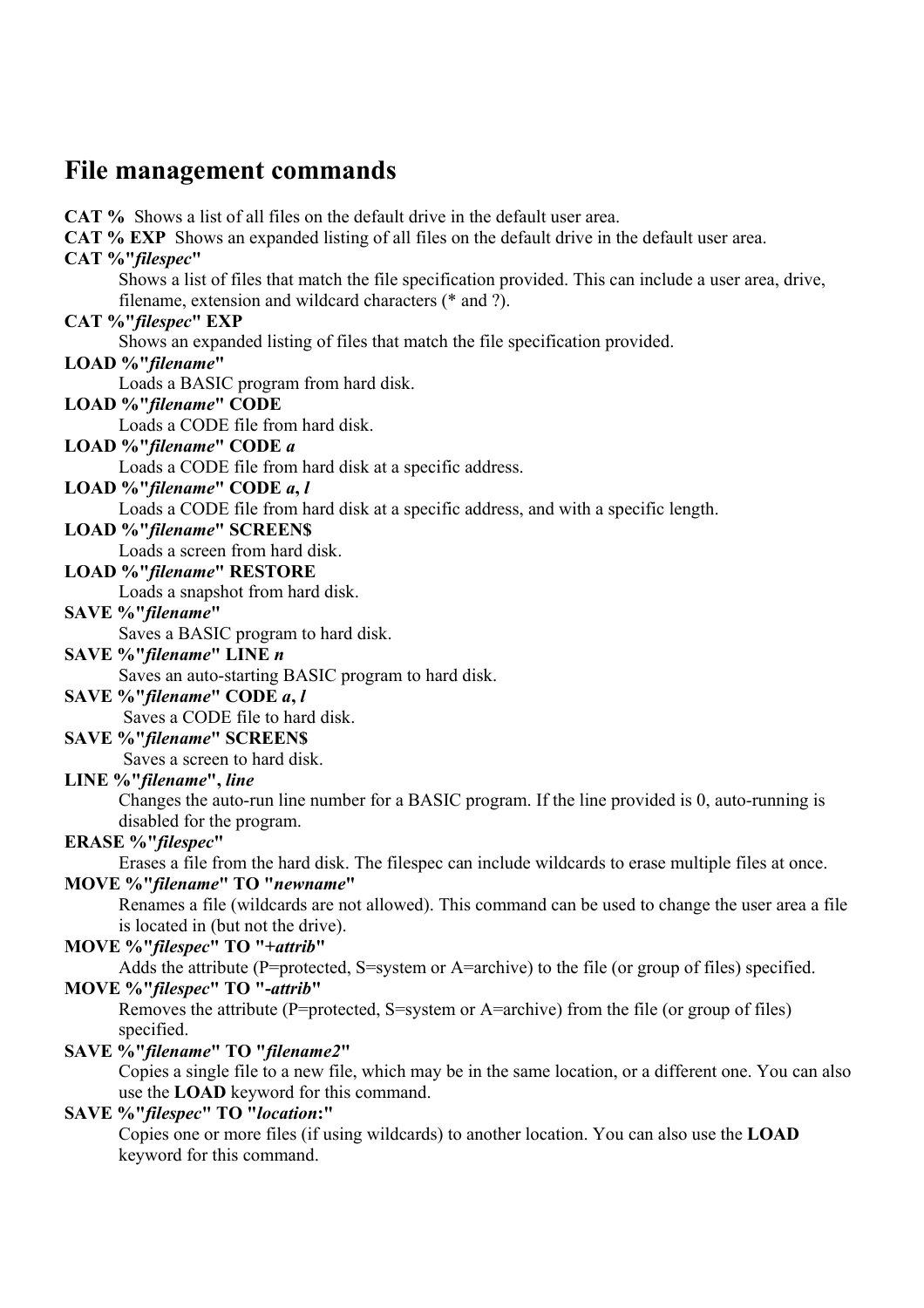### **Customisation commands**

**INK %** *n*

Sets ink colour to *n* and saves the current colour scheme as the default.

**PAPER %** *n*

Sets paper colour to *n* and saves the current colour scheme as the default.

**BRIGHT %** *n*

Sets bright to *n* and saves the current colour scheme as the default.

**FLASH %** *n*

Sets flash to *n* and saves the current colour scheme as the default.

**ATTR %** *n*

Sets attributes to *n* and saves them as the default colour scheme.

### **RUN %"***filename***"**

Sets the auto-RUN file, which will only be executed with **RUN %**.

**RUN %"***filename***" ASN**

Sets the auto-RUN file, which will be executed automatically on boot, or with **RUN %**.

**RUN %""**

Removes any auto-RUN file setting.

### **RUN %**

Loads and runs the auto-RUN file.

### **ROM management commands**

### **LOAD %"***filename***" FORMAT**

Loads a ROM image from the hard disk and installs to the interface as an Interface II-type ROM. NB: you must first CLEAR 29999 or lower.

### **LOAD %"***filename***" FORMAT** *n*

Loads a ROM image from the hard disk and installs to the interface as a type "n" ROM. NB: you must first CLEAR 29999 or lower. Values for "n" are made as the sum of the following:

- 0: for an Interface II ROM (or any other ROM that does not require *ResiDOS* support)
- 1: for a BASIC ROM
- 16: to install the ROM into the writeable "RAM" part of the interface memory
- 32: to disable the NMI button for this ROM (only affects BASIC ROMs)

### **CAT % FORMAT**

Shows a list of all installed ROM "formats", the location (ROM/RAM) and the type (Interface 2 / BASIC / System).

### **CAT % FORMAT EXP**

Shows a list of all installed ROM "formats", the location (ROM/RAM) and the type (Interface 2 / BASIC / System), including "hidden" formats.

### **ERASE %"***formatname***" FORMAT**

Erases format from ROM or RAM. You *do not* need to change write-protection for this command. **FORMAT %"***formatname***"** Restarts computer using selected format.

**FORMAT %""** Restarts computer using internal ROM.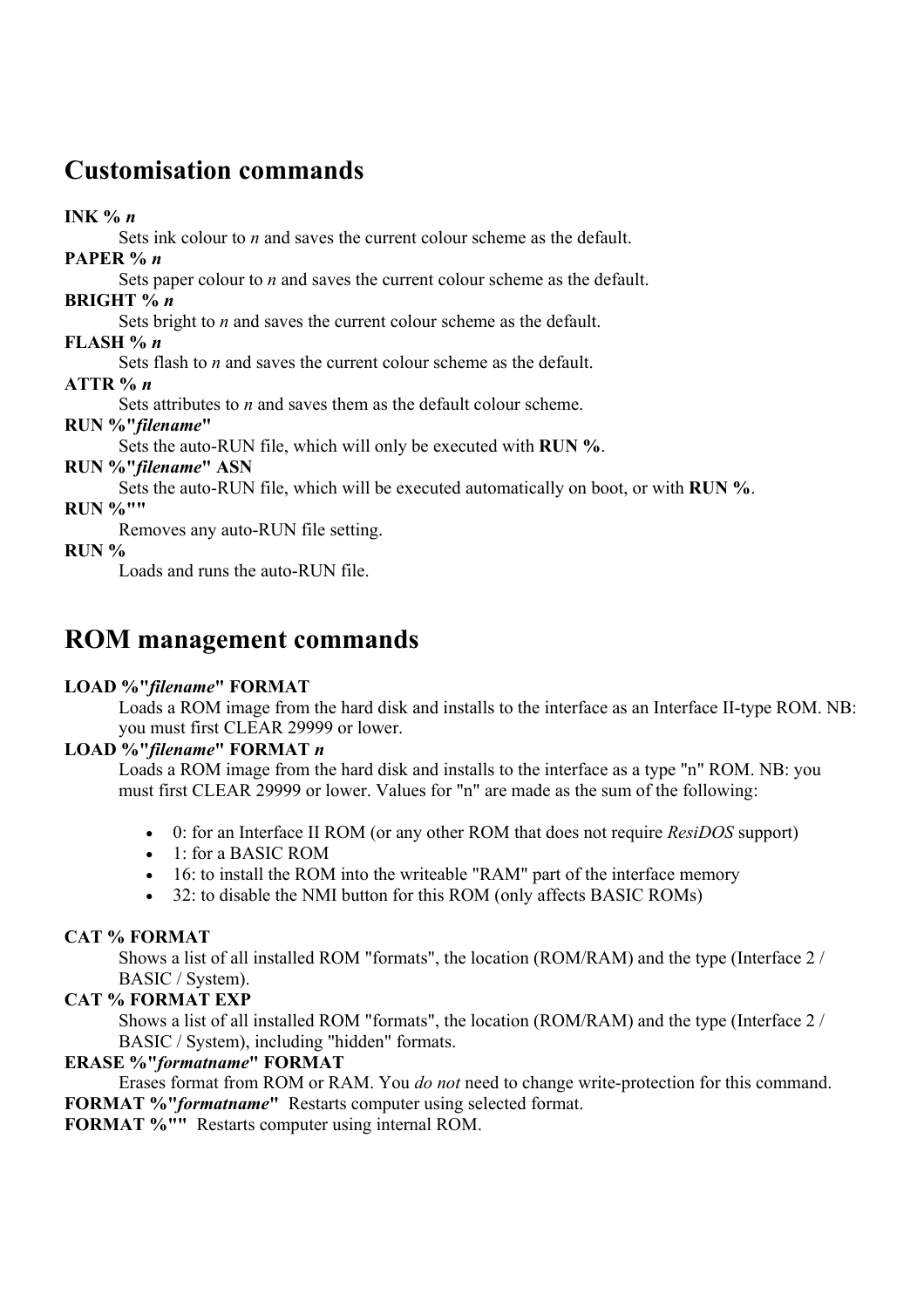# **ResiDOS Programming**

From v1.40, it is possible to access some of the features of the operating system from machine-code programs, so that utility programs which access files can be written.

Calls are available in *ResiDOS* using *hook codes*, which are invoked using the RST 8 instruction followed by a hook code. There are two main hook codes available to programmers: the version information hook code, which detects which version of *ResiDOS* is available (if any), and the package call hook code, which is used to access all other facilities.

All the following pieces of code are provided in the format used by Interlogic's free *z80asm* assembler which is available for many platforms at Z88 Forever!. Binaries are provided for several platforms, and most others (including *MacOS X*) can compile the source package. Additionally, instead of using "magic numbers" for the various call IDs etc, these are defined as meaningful words. You should download the following file, which contains the necessary include files, together with an example utility program (assembly file and prebuilt TAP/TZX):

• resitools.zip

# **Detecting ResiDOS**

Any program which is going to use *ResiDOS* facilities must first check that it is installed, and that a suitable version number is available. Currently, you should check that at least v1.40 is available, since no packages or calls were available in previous versions. Some suitable code for testing the version follows. It can be called from BASIC, and returns the version number in BC (or 0 if not installed).

| .residetect   |            |                  |  |                                        |
|---------------|------------|------------------|--|----------------------------------------|
|               | ld         | hl, (ERR SP)     |  |                                        |
|               | push       | h1               |  | ; save the existing ERR SP             |
|               | ld         | hl, detect error |  |                                        |
|               | push       | hl               |  | ; stack error-handler return address   |
|               | ld         | h1,0             |  |                                        |
|               | add hl, sp |                  |  |                                        |
|               | ld         | (ERR SP), hl     |  | ; set the error-handler SP             |
|               |            | rst RST HOOK     |  | : invoke the version info hook code    |
|               | defb       | HOOK VERSION     |  |                                        |
|               | pop        | h <sub>1</sub>   |  | ; ResiDOS doesn't return, so if we get |
|               | ir         | noresidos        |  | ; here, some other hardware is present |
| .detect error |            |                  |  |                                        |
|               | pop        | hl               |  |                                        |
|               | ld         | (ERR SP), hl     |  | ; restore the old ERR SP               |
|               | ld         | $a$ , (ERR NR)   |  |                                        |
|               | inc        | $\overline{a}$   |  | : is the error code now "OK"?          |
|               |            | ir nz, noresidos |  | ; if not, ResiDOS was not detected     |
|               | ex         | de, hl           |  | ; get HL=ResiDOS version               |
|               | push       | h 1              |  | ; save the version                     |
|               | ld         | de,\$0140        |  | ; DE=minimum version to run with       |
|               | and        | a                |  |                                        |
|               | sbc        | hl,de            |  |                                        |
|               | pop        | bc               |  | : restore the version to BC            |
|               | ret        | nc               |  | ; and return with it if at least v1.40 |
| .noresidos    |            |                  |  |                                        |
|               | ld         | bc,0             |  | ; no ResiDOS                           |
|               | ld         | a,\$ff           |  |                                        |
|               | ld         | $(ERR NR)$ , a   |  | : clear error                          |
|               | ret        |                  |  |                                        |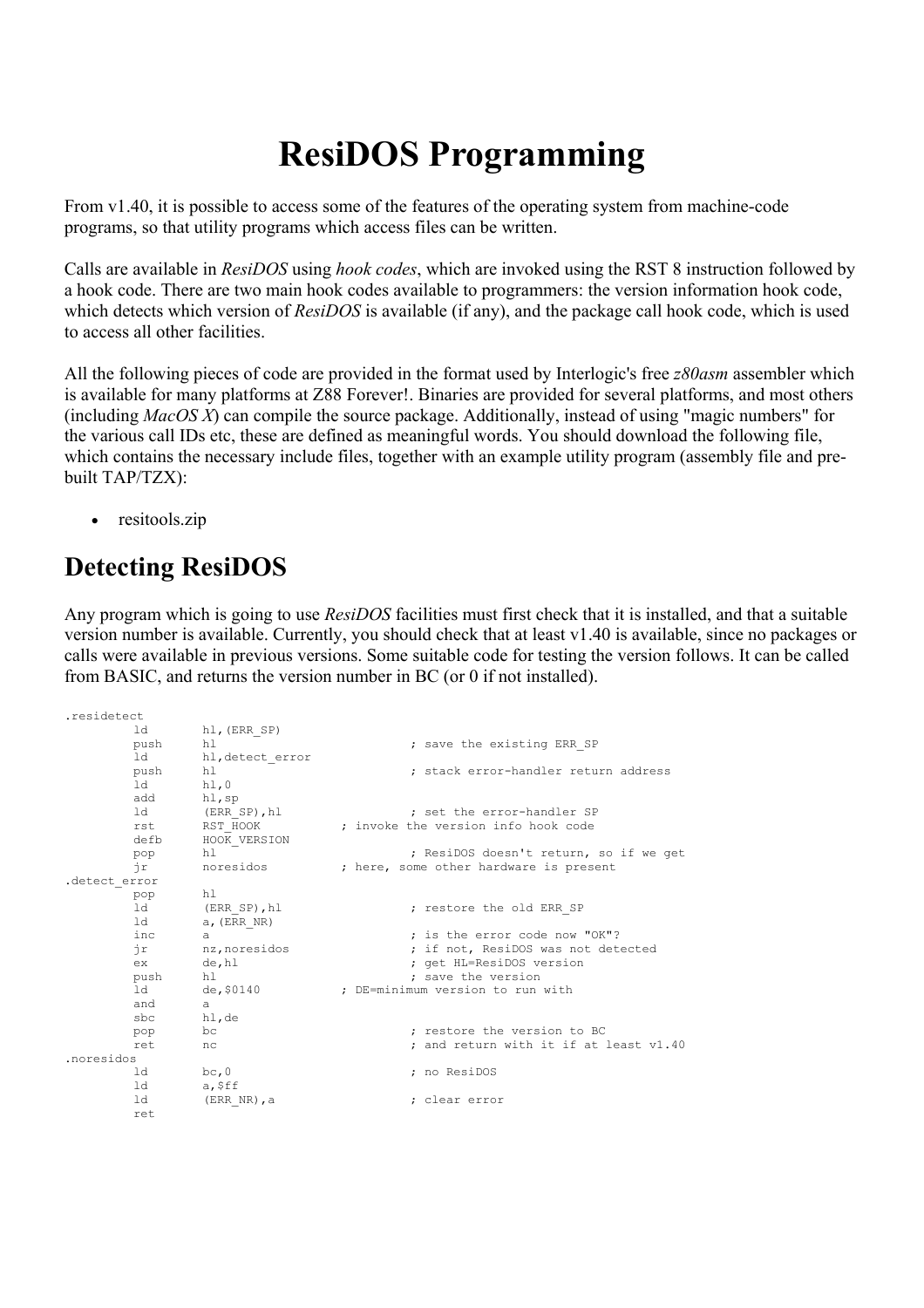### **Package calls**

The facilities of *ResiDOS* are divided up into *packages*, each of which provides its own set of calls. Two packages are currently provided: the *ResiDOS* package itself, and the *IDEDOS* package. The first of these provides only one call at the moment (to cause a new *ResiDOS* error code in BASIC); the other provides all the useful calls for accessing partitions and files.

Making a package call involves the following steps:

- setting up registers required by the call
- switching to the alternate set, and loading B with the package ID and HL with the call ID
- invoking the package call hook code
- checking for errors if the carry flag is reset  $(Fc=0)$
- examining the registers returned by the call

Here is some generic code to make a package call. Note that if you are intending to return to BASIC at any point, you should always preserve the alternate HL register pair (H'L') as this is required by BASIC:

```
 ; set up any entry parameters here 
         exx 
        ld b, package_id<br>ld hl.call id
        ld hl,call_id<br>rst RST_HOOK
rst 6 RST_HOOK 3 PROVID 10 Provide the package call hook code
 defb HOOK_PACKAGE 
 jr nc,process_error ; handle error if Fc=0 
        ; handle any return values here
```
# **The ResiDOS Package**

This package currently provides a single call, which takes a *ResiDOS* error code in A (such as returned by any call in the IDEDOS package) and generates a report message, returning to BASIC. Here is an example use of this call:

```
ld a, rc noswap ; "no swap partition"
exx \overline{z} = \overline{z} = \overline{z} = \overline{z} = \overline{z} = \overline{z} = \overline{z} = \overline{z} = \overline{z} = \overline{z} = \overline{z} = \overline{z} = \overline{z} = \overline{z} = \overline{z} = \overline{z} = \overline{z} = \overline{z} = \overline{z} = \overline{z} 
 ld b,PKG_RESIDOS ; ResiDOS package 
              hl, RESI_REPORT<br>RST HOOK
rst RST_HOO\overline{K} ; invoke the package call hook code defb HOO\overline{K} PACKAGE
               HOO\overline{K} PACKAGE
```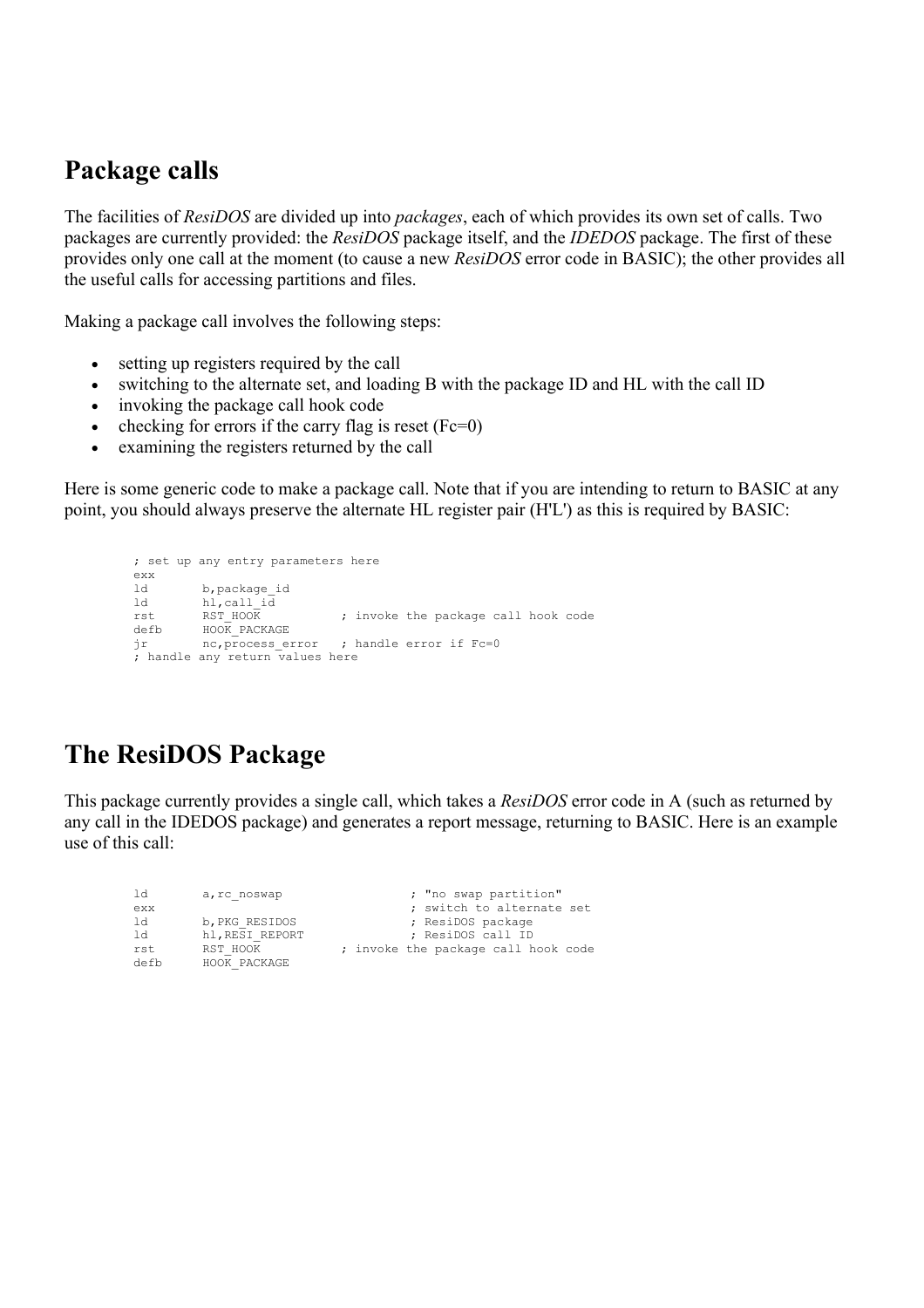# **The IDEDOS Package**

This package provides many of the calls available in +3DOS (used on the +3 and +3e) and IDEDOS (used on the +3e). The calls all use the same input and output parameters, but there are some "gotchas":

- 128K memory configurations are not supported. You should always specify 0 for the page number in calls which expect it.
- Some calls return addresses "in page 7" (such as DOS REF HEAD). Data at these addresses cannot be accessed directly, since it is not in main memory. Instead, you must use the IDE\_ACCESS\_DATA call, detailed later.

### **+3DOS Calls**

The following +3DOS calls may be used. Full details are in the +3 manual, which can be obtained from The World Of Spectrum. Calls marked with an asterisk probably won't work as expected, or be very useful.

- DOS\_INITIALISE
- DOS\_VERSION
- DOS\_OPEN
- DOS\_CLOSE
- DOS\_ABANDON
- DOS REF HEAD
- DOS\_READ
- DOS\_WRITE
- DOS\_BYTE\_READ
- DOS\_BYTE\_WRITE
- DOS\_CATALOG
- DOS\_FREE\_SPACE
- DOS\_DELETE
- DOS\_RENAME
- DOS\_BOOT \*
- DOS\_SET\_DRIVE
- DOS\_SET\_USER
- DOS GET POSITION
- DOS\_SET\_POSITION
- DOS\_GET\_EOF
- DOS\_GET\_1346 \*
- DOS SET 1346 \*
- DOS\_FLUSH
- DOS\_SET\_ACCESS
- DOS\_SET\_ATTRIBUTES
- DOS\_OPEN\_DRIVE
- DOS\_SET\_MESSAGE
- DOS REF\_XDPB
- $DOSMAP B*$
- DD\_SET\_RETRY
- DD\_SEL\_FORMAT \*
- DD\_ENCODE
- DD L XDPB \*
- DD\_L\_DPB \*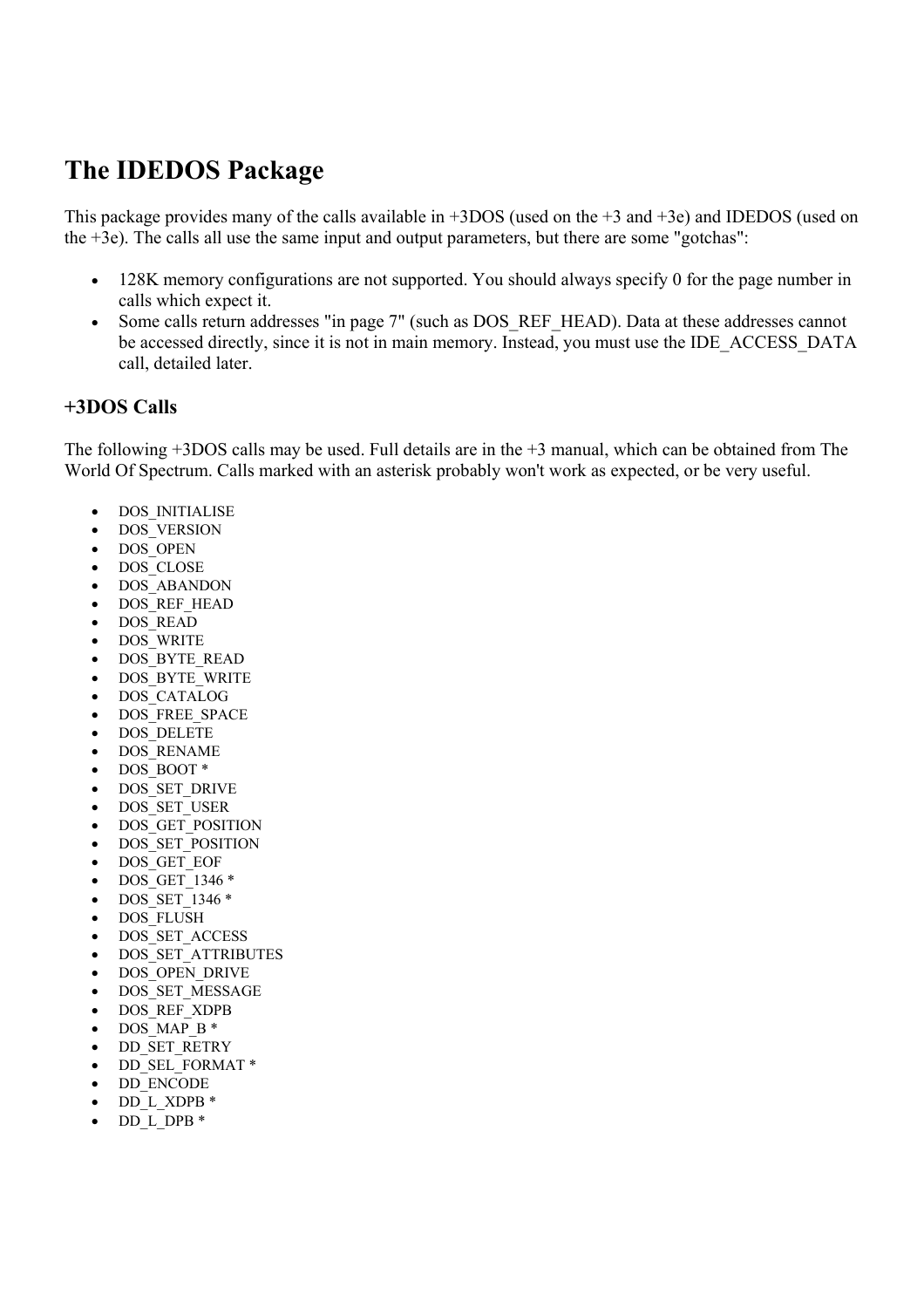### **IDEDOS Calls**

The following IDEDOS calls are provided. Documentation is provided at the +3e website.

- IDE\_VERSION
- IDE\_INTERFACE
- IDE\_INIT
- IDE\_DRIVE
- IDE\_SECTOR\_READ
- IDE\_SECTOR\_WRITE
- IDE\_FORMAT
- IDE\_PARTITION\_FIND
- IDE\_PARTITION\_NEW
- IDE\_PARTITION\_INIT
- IDE\_PARTITION\_ERASE
- IDE\_PARTITION\_RENAME
- IDE\_PARTITION\_READ
- IDE\_PARTITION\_WRITE
- IDE\_PARTITION\_WINFO
- IDE\_PARTITION\_OPEN
- IDE\_PARTITION\_CLOSE
- IDE\_PARTITION\_GETINFO
- IDE\_PARTITION\_SETINFO
- IDE\_SWAP\_OPEN
- IDE\_SWAP\_CLOSE
- IDE\_SWAP\_OUT
- IDE\_SWAP\_IN
- IDE\_SWAP\_EX
- IDE\_SWAP\_POS
- IDE\_SWAP\_MOVE
- IDE\_SWAP\_RESIZE
- IDE\_DOS\_MAP
- IDE\_DOS\_UNMAP
- IDE\_DOS\_MAPPING
- IDE\_DOS\_UNPERMANENT

One slight difference is that for the IDE\_DOS\_MAP and IDE\_DOS\_UNMAP calls, the FLAGS3 variable is not used (it doesn't exist on all Spectrums). Instead, you can provide a drive letter as lower-case to make the mapping permanent.

### **Additional calls**

An extra call, IDE\_ACCESS\_DATA, is provided so that data which exists in the *ResiDOS* memory can be read or written by programs. Such addresses are referred to in the +3DOS documentation as being "in page 7". Instead, use this call, with the provided address as the source or destination, and your own buffer as the other address:

```
; IDE_ACCESS_DATA 
; IN: HL=source 
; DE=destination 
;<br>BC=length
; OUT(s): Fc=1 
; 
; Register status on return: 
; ......../IX same 
; AFBCDEHL/.. different
```